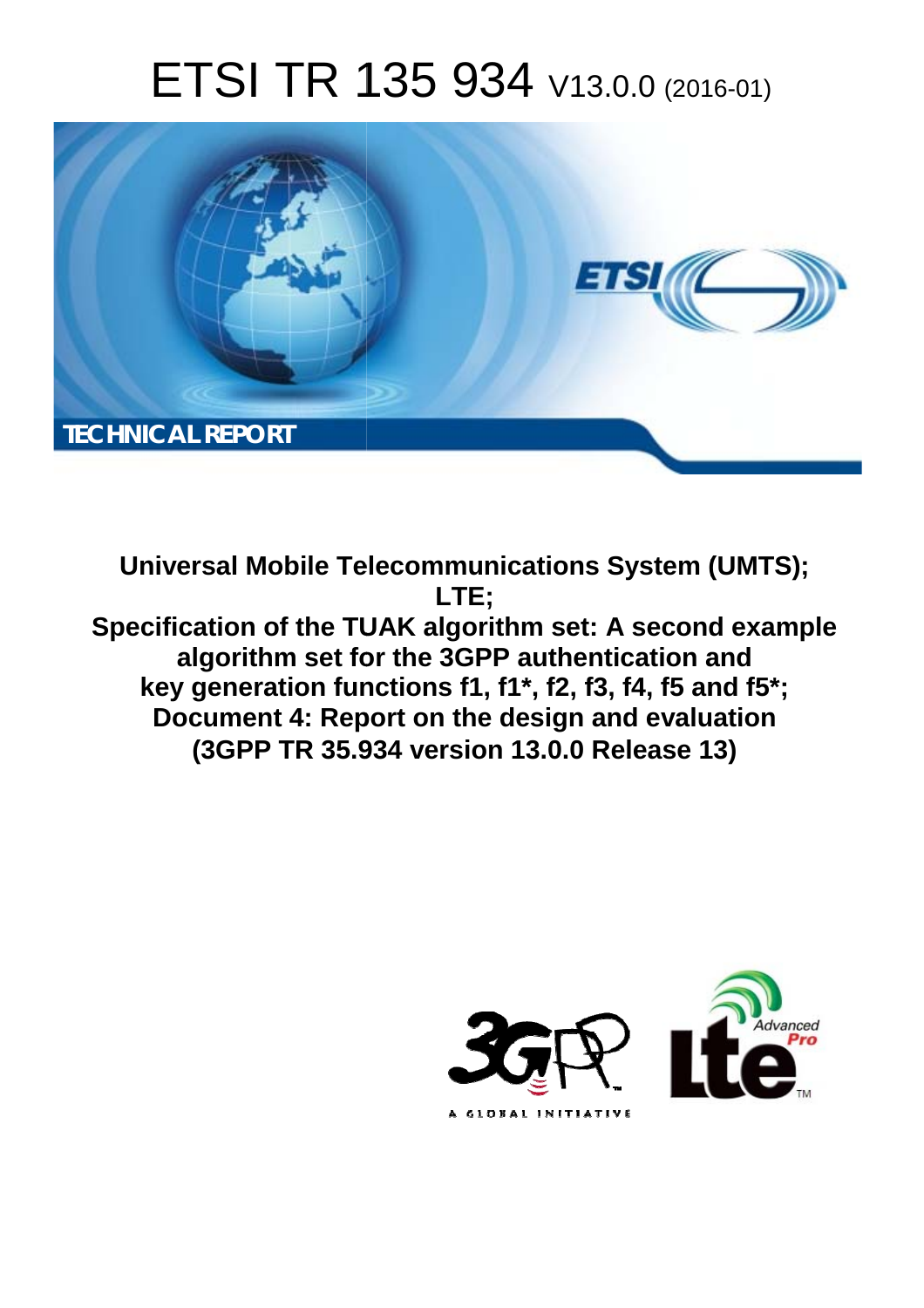Reference RTR/TSGS-0335934vd00

Keywords LTE,SECURITY,UMTS

#### *ETSI*

#### 650 Route des Lucioles F-06921 Sophia Antipolis Cedex - FRANCE

Tel.: +33 4 92 94 42 00 Fax: +33 4 93 65 47 16

Siret N° 348 623 562 00017 - NAF 742 C Association à but non lucratif enregistrée à la Sous-Préfecture de Grasse (06) N° 7803/88

#### *Important notice*

The present document can be downloaded from: <http://www.etsi.org/standards-search>

The present document may be made available in electronic versions and/or in print. The content of any electronic and/or print versions of the present document shall not be modified without the prior written authorization of ETSI. In case of any existing or perceived difference in contents between such versions and/or in print, the only prevailing document is the print of the Portable Document Format (PDF) version kept on a specific network drive within ETSI Secretariat.

Users of the present document should be aware that the document may be subject to revision or change of status. Information on the current status of this and other ETSI documents is available at <http://portal.etsi.org/tb/status/status.asp>

If you find errors in the present document, please send your comment to one of the following services: <https://portal.etsi.org/People/CommiteeSupportStaff.aspx>

#### *Copyright Notification*

No part may be reproduced or utilized in any form or by any means, electronic or mechanical, including photocopying and microfilm except as authorized by written permission of ETSI.

The content of the PDF version shall not be modified without the written authorization of ETSI. The copyright and the foregoing restriction extend to reproduction in all media.

> © European Telecommunications Standards Institute 2016. All rights reserved.

**DECT**TM, **PLUGTESTS**TM, **UMTS**TM and the ETSI logo are Trade Marks of ETSI registered for the benefit of its Members. **3GPP**TM and **LTE**™ are Trade Marks of ETSI registered for the benefit of its Members and of the 3GPP Organizational Partners.

**GSM**® and the GSM logo are Trade Marks registered and owned by the GSM Association.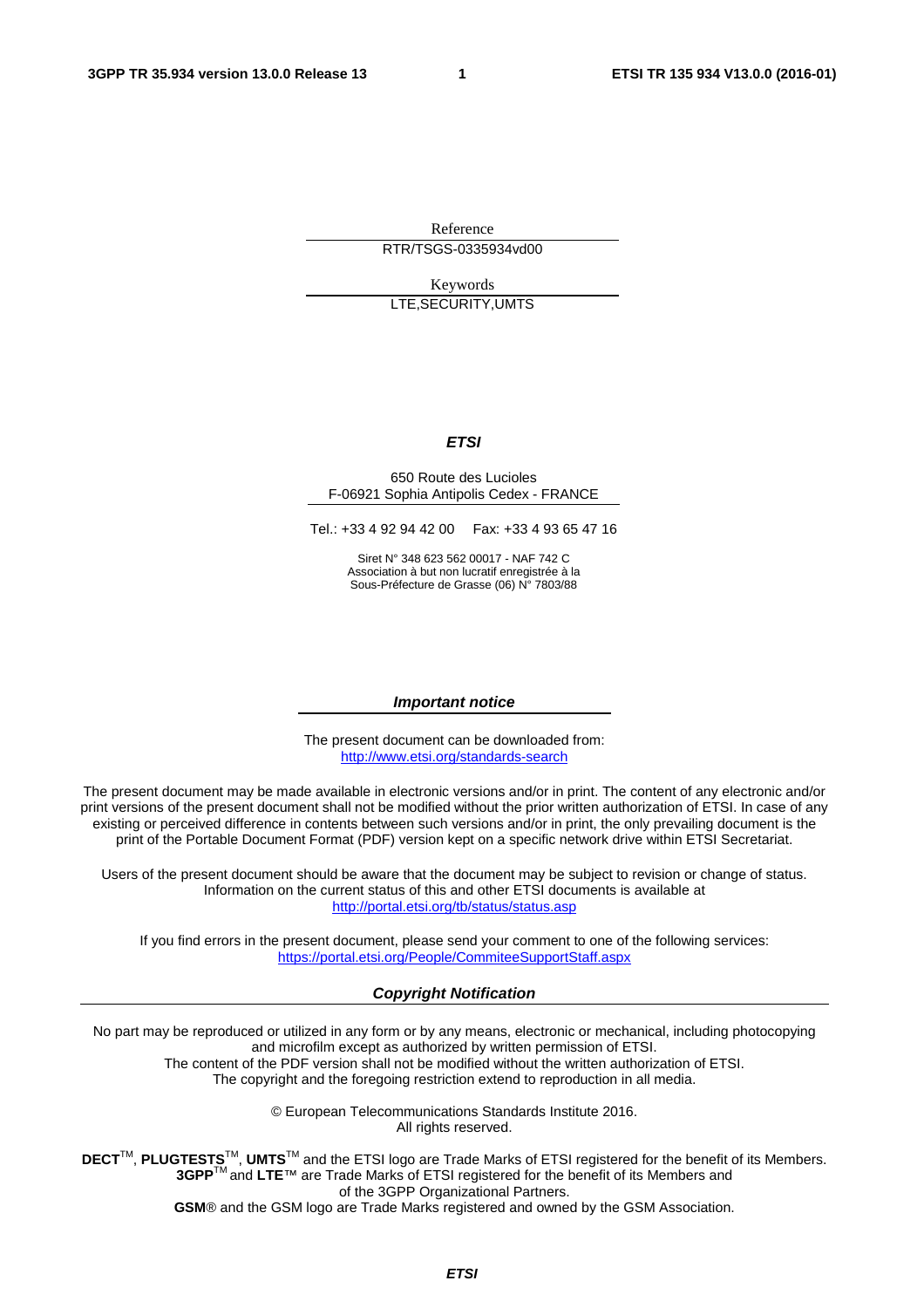# Intellectual Property Rights

IPRs essential or potentially essential to the present document may have been declared to ETSI. The information pertaining to these essential IPRs, if any, is publicly available for **ETSI members and non-members**, and can be found in ETSI SR 000 314: *"Intellectual Property Rights (IPRs); Essential, or potentially Essential, IPRs notified to ETSI in respect of ETSI standards"*, which is available from the ETSI Secretariat. Latest updates are available on the ETSI Web server [\(https://ipr.etsi.org/](https://ipr.etsi.org/)).

Pursuant to the ETSI IPR Policy, no investigation, including IPR searches, has been carried out by ETSI. No guarantee can be given as to the existence of other IPRs not referenced in ETSI SR 000 314 (or the updates on the ETSI Web server) which are, or may be, or may become, essential to the present document.

# Foreword

This Technical Report (TR) has been produced by ETSI 3rd Generation Partnership Project (3GPP).

The present document may refer to technical specifications or reports using their 3GPP identities, UMTS identities or GSM identities. These should be interpreted as being references to the corresponding ETSI deliverables.

The cross reference between GSM, UMTS, 3GPP and ETSI identities can be found under [http://webapp.etsi.org/key/queryform.asp.](http://webapp.etsi.org/key/queryform.asp)

# Modal verbs terminology

In the present document "**shall**", "**shall not**", "**should**", "**should not**", "**may**", "**need not**", "**will**", "**will not**", "**can**" and "**cannot**" are to be interpreted as described in clause 3.2 of the [ETSI Drafting Rules](http://portal.etsi.org/Help/editHelp!/Howtostart/ETSIDraftingRules.aspx) (Verbal forms for the expression of provisions).

"**must**" and "**must not**" are **NOT** allowed in ETSI deliverables except when used in direct citation.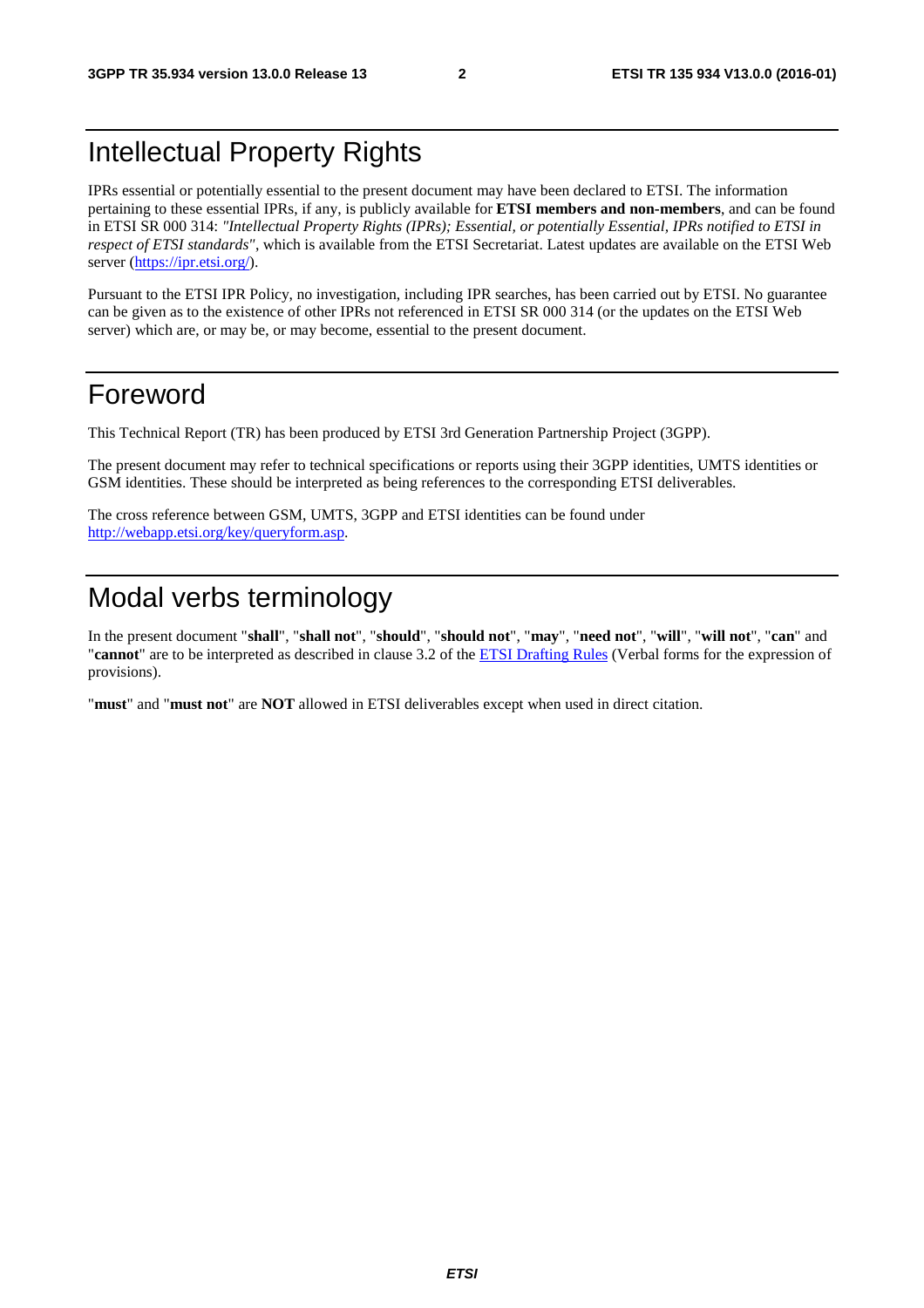$\mathbf{3}$ 

# Contents

| 1              |                                                                                                |  |  |  |
|----------------|------------------------------------------------------------------------------------------------|--|--|--|
| 2              |                                                                                                |  |  |  |
| 3<br>3.1       |                                                                                                |  |  |  |
| 3.2            |                                                                                                |  |  |  |
| $\overline{4}$ |                                                                                                |  |  |  |
| 5              |                                                                                                |  |  |  |
| 6              |                                                                                                |  |  |  |
| 6.0            |                                                                                                |  |  |  |
| 6.1            | General requirements for 3GPP cryptographic functions and algorithms (as stated for MILENAGE)9 |  |  |  |
| 6.2            |                                                                                                |  |  |  |
| 6.2.0          |                                                                                                |  |  |  |
| 6.2.1          |                                                                                                |  |  |  |
| 6.2.2          |                                                                                                |  |  |  |
| 6.2.2.1        |                                                                                                |  |  |  |
| 6.2.2.2        |                                                                                                |  |  |  |
| 6.2.2.3        |                                                                                                |  |  |  |
| 6.2.2.4        |                                                                                                |  |  |  |
| 6.2.2.5        |                                                                                                |  |  |  |
| 6.2.2.6        |                                                                                                |  |  |  |
| 6.2.2.7        |                                                                                                |  |  |  |
| 6.3            |                                                                                                |  |  |  |
| 6.3.1          |                                                                                                |  |  |  |
| 6.3.2          |                                                                                                |  |  |  |
| 6.3.3          |                                                                                                |  |  |  |
| 6.3.4          |                                                                                                |  |  |  |
| 7              |                                                                                                |  |  |  |
| 8<br>8.0       |                                                                                                |  |  |  |
| 8.1            |                                                                                                |  |  |  |
| 8.2            |                                                                                                |  |  |  |
| 8.3            |                                                                                                |  |  |  |
| 8.4            |                                                                                                |  |  |  |
| 8.5            |                                                                                                |  |  |  |
| 8.6            |                                                                                                |  |  |  |
| 8.6.0          |                                                                                                |  |  |  |
| 8.6.1          |                                                                                                |  |  |  |
| 8.7            |                                                                                                |  |  |  |
| 8.7.1          |                                                                                                |  |  |  |
| 8.7.2          |                                                                                                |  |  |  |
| 8.8            |                                                                                                |  |  |  |
| 8.9            |                                                                                                |  |  |  |
| 8.10           |                                                                                                |  |  |  |
|                |                                                                                                |  |  |  |
| 9              |                                                                                                |  |  |  |
| 9.0            |                                                                                                |  |  |  |
| 9.1            |                                                                                                |  |  |  |
|                |                                                                                                |  |  |  |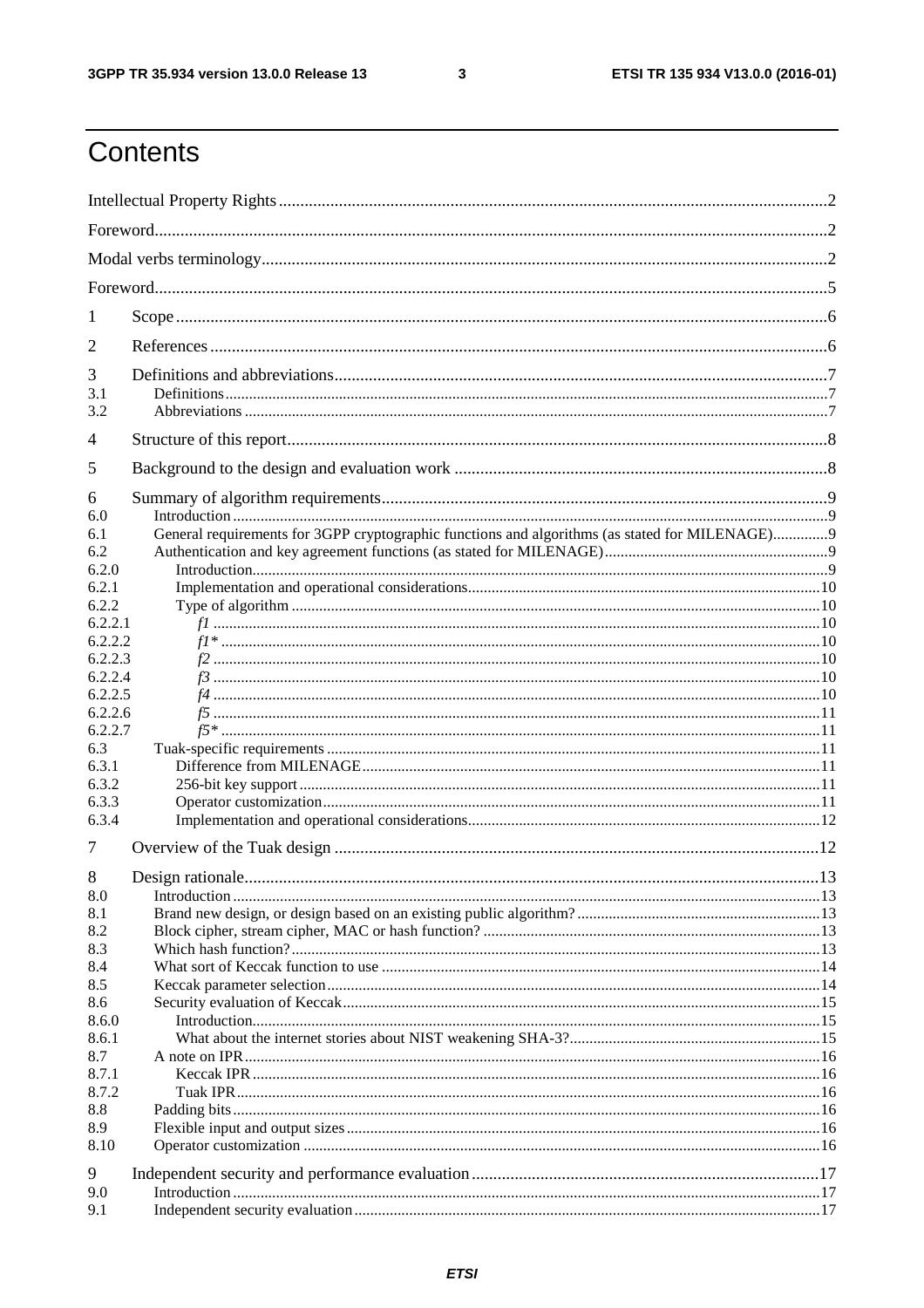$\overline{\mathbf{4}}$ 

| 10   |  |  |  |  |  |  |
|------|--|--|--|--|--|--|
| 10.1 |  |  |  |  |  |  |
| 10.2 |  |  |  |  |  |  |
|      |  |  |  |  |  |  |
|      |  |  |  |  |  |  |
|      |  |  |  |  |  |  |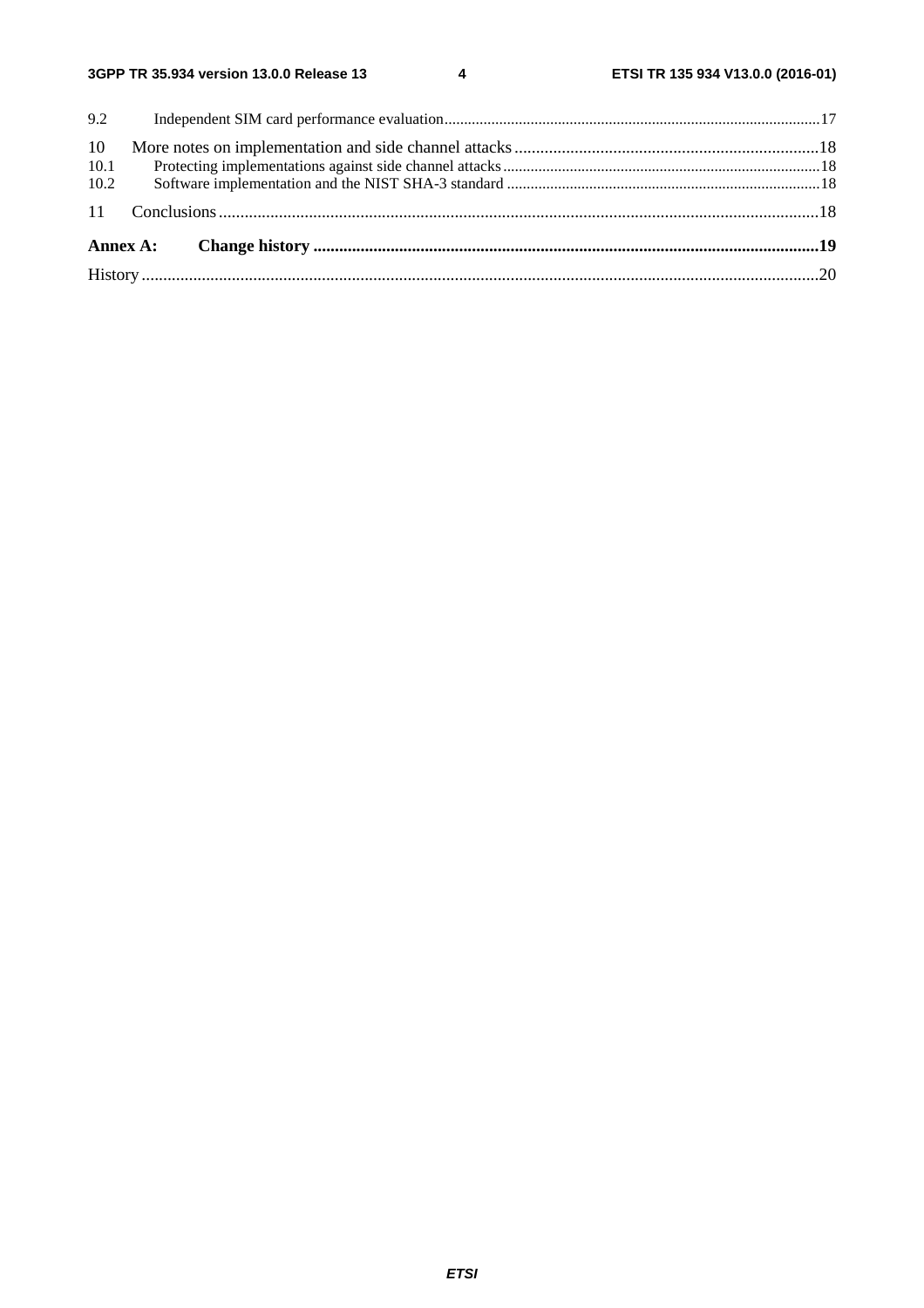# Foreword

This Technical Report has been produced by the  $3<sup>rd</sup>$  Generation Partnership Project (3GPP).

The contents of the present document are subject to continuing work within the TSG and may change following formal TSG approval. Should the TSG modify the contents of the present document, it will be re-released by the TSG with an identifying change of release date and an increase in version number as follows:

Version x.y.z

where:

- x the first digit:
	- 1 presented to TSG for information;
	- 2 presented to TSG for approval;
	- 3 or greater indicates TSG approved document under change control.
- y the second digit is incremented for all changes of substance, i.e. technical enhancements, corrections, updates, etc.
- z the third digit is incremented when editorial only changes have been incorporated in the document.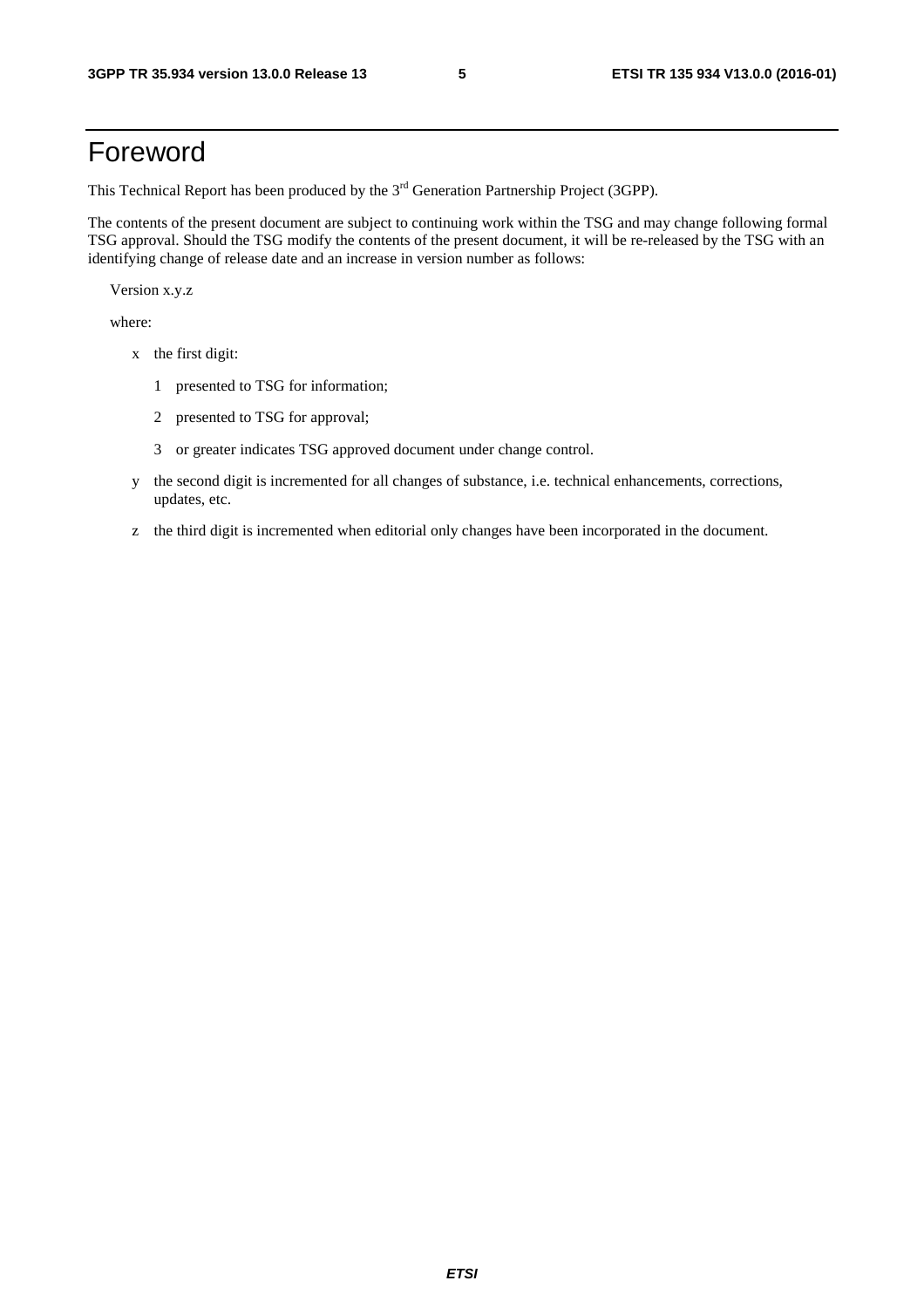# 1 Scope

The present document (together with three accompanying documents, [8], [9] and [10] describes the design rationale, and presents evaluation results, on the Tuak algorithm set [5] – a second example set of algorithms which may be used as the authentication and key generation functions *f1*, *f1\**, *f2*, *f3*, *f4*, *f5* and *f5\**, e.g. as an alternative to MILENAGE.

# 2 References

The following documents contain provisions which, through reference in this text, constitute provisions of the present document.

- References are either specific (identified by date of publication, edition number, version number, etc.) or nonspecific.
- For a specific reference, subsequent revisions do not apply.
- For a non-specific reference, the latest version applies. In the case of a reference to a 3GPP document (including a GSM document), a non-specific reference implicitly refers to the latest version of that document *in the same Release as the present document*.
- [1] 3GPP TR 21.905: "Vocabulary for 3GPP Specifications".
- [2] 3GPP TS 33.102: "3G Security; Security Architecture", (available at [http://www.3gpp.org/ftp/specs/html-info/33102.htm\)](http://www.3gpp.org/ftp/specs/html-info/33102.htm).
- [3] 3G TS 33.105 (V 3.4.0) (2000-07): "3G Security; Cryptographic Algorithm Requirements (Release 1999)".
- [4] 3GPP TS 35.206: "3G Security; Specification of the MILENAGE algorithm set: An example algorithm set for the 3GPP authentication and key generation functions f1,  $f1^*$ ,  $f2$ ,  $f3$ ,  $f4$ ,  $f5$  and f5\*; Document 2: Algorithm specification", (available at [http://www.3gpp.org/ftp/Specs/html](http://www.3gpp.org/ftp/Specs/html-info/35206.htm)[info/35206.htm\)](http://www.3gpp.org/ftp/Specs/html-info/35206.htm).
- [5] 3GPP TS 35.231: "3G Security; Specification of the Tuak algorithm set: A second example algorithm set for the 3GPP authentication and key generation functions f1,  $f1^*$ ,  $f2$ ,  $f3$ ,  $f4$ ,  $f5$  and f5\*; Document 1: Algorithm specification", (available at [http://www.3gpp.org/ftp/Specs/html](http://www.3gpp.org/ftp/Specs/html-info/35231.htm)[info/35231.htm\)](http://www.3gpp.org/ftp/Specs/html-info/35231.htm).
- [6] 3GPP TS 35.232: "3G Security; Specification of the Tuak algorithm set: A second example algorithm set for the 3GPP authentication and key generation functions f1, f1\*, f2, f3, f4, f5 and f5\*; Document 2: Implementers' Test Data", (available at [http://www.3gpp.org/ftp/Specs/html](http://www.3gpp.org/ftp/Specs/html-info/35232.htm)[info/35232.htm\)](http://www.3gpp.org/ftp/Specs/html-info/35232.htm).
- [7] 3GPP TS 35.233: "3G Security; Specification of the Tuak algorithm set: A second example algorithm set for the 3GPP authentication and key generation functions f1, f1\*, f2, f3, f4, f5 and f5\*; Document 3: Design Conformance Test Data", (available at [http://www.3gpp.org/ftp/Specs/html-info/35233.htm\)](http://www.3gpp.org/ftp/Specs/html-info/35233.htm).
- [8] "Security Assessment of Tuak Algorithm Set", Guang Gong, Kalikinkar Mandal, Yin Tan and Teng Wu, included as an accompanying document to the present report (available at [http://www.3gpp.org/ftp/Specs/archive/35\\_series/35.935/SAGE\\_report/Secassesment.zip\)](http://www.3gpp.org/ftp/Specs/archive/35_series/35.935/SAGE_report/Secassesment.zip).
- [9] "Performance Evaluation of the Tuak algorithm in support of the ETSI SAGE standardisation group", Keith Mayes, included as an accompanying document to the present report (available at [http://www.3gpp.org/ftp/Specs/archive/35\\_series/35.936/SAGE\\_report/Perfevaluation.zip\)](http://www.3gpp.org/ftp/Specs/archive/35_series/35.936/SAGE_report/Perfevaluation.zip).
- [10] "Performance Evaluation of the Tuak algorithm in support of the ETSI SAGE standardisation group – extension report", Keith Mayes, included as an accompanying document to the present report (available at [http://www.3gpp.org/ftp/Specs/archive/35\\_series/35.936/SAGE\\_report/Perfevaluationext.zip\)](http://www.3gpp.org/ftp/Specs/archive/35_series/35.936/SAGE_report/Perfevaluationext.zip).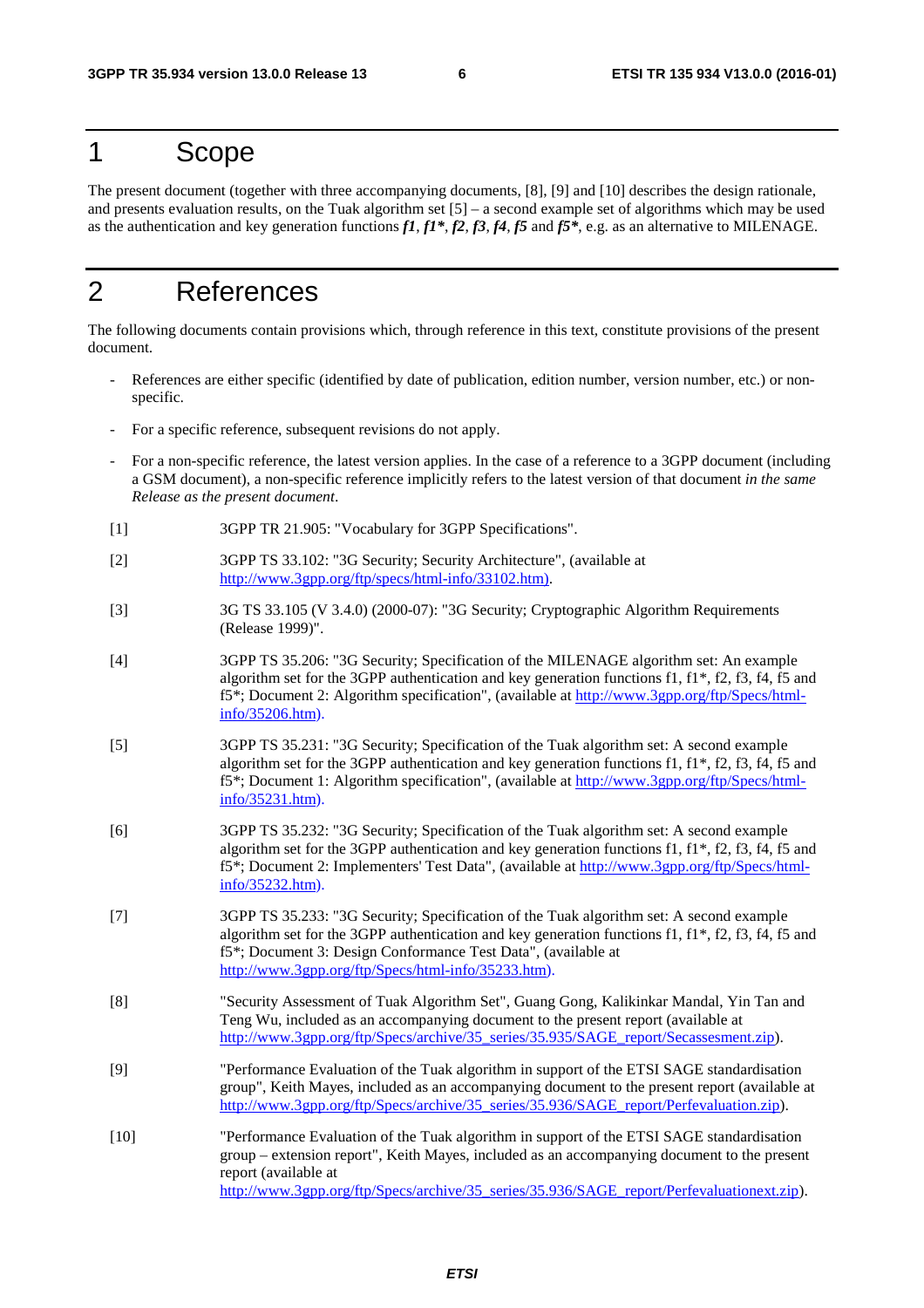- [11] "Note on side-channel attacks and their countermeasures", G. Bertoni, J. Daemen, M. Peeters, G. van Assche (available at [http://keccak.noekeon.org/NoteSideChannelAttacks.pdf\)](http://keccak.noekeon.org/NoteSideChannelAttacks.pdf).
- [12] "Building power analysis resistant implementations of Keccak", G. Bertoni, J. Daemen, M. Peeters, G. van Assche (available at [http://csrc.nist.gov/groups/ST/hash/sha-](http://csrc.nist.gov/groups/ST/hash/sha-3/Round2/Aug2010/documents/papers/BERTONI_KeccakAntiDPA.pdf)[3/Round2/Aug2010/documents/papers/BERTONI\\_KeccakAntiDPA.pdf\)](http://csrc.nist.gov/groups/ST/hash/sha-3/Round2/Aug2010/documents/papers/BERTONI_KeccakAntiDPA.pdf).
- [13] Wassenaar Arrangement on Export Controls for Conventional Arms and Dual-Use Goods and Technologies, [http://www.wassenaar.org.](http://www.wassenaar.org/)
- [14] "Announcing Draft Federal Information Processing Standard (FIPS) 202, SHA-3 Standard: Permutation-Based Hash and Extendable-Output Functions, and Draft Revision of the Applicability Clause of FIPS 180-4, Secure Hash Standard, and Request for Comments", NIST, 28th May 2014, available at [https://www.federalregister.gov/articles/2014/05/28/2014-](https://www.federalregister.gov/articles/2014/05/28/2014-12336/announcing-draft-federal-information-processing-standard-fips-202-sha-3-standard-permutation-based) [12336/announcing-draft-federal-information-processing-standard-fips-202-sha-3-standard](https://www.federalregister.gov/articles/2014/05/28/2014-12336/announcing-draft-federal-information-processing-standard-fips-202-sha-3-standard-permutation-based)[permutation-based.](https://www.federalregister.gov/articles/2014/05/28/2014-12336/announcing-draft-federal-information-processing-standard-fips-202-sha-3-standard-permutation-based)
- [15] "Early Symmetric Crypto (ESC) seminar 2013" (available at https://www.cryptolux.org/mediawiki-esc2013/index.php/ESC\_2013 )
- [16] "The KECCAK sponge function family" (available at [http://www.noekeon.org](http://www.noekeon.org/))
- [17] https://www.cdt.org/blogs/joseph-lorenzo-hall/2409-nist-sha-3
- [18] http://yro.slashdot.org/story/13/09/28/0219235/did-nist-cripple-sha-3
- [19] https://www.schneier.com/blog/archives/2013/10/will\_keccak\_sha-3.html
- [20] http://keccak.noekeon.org/yes\_this\_is\_keccak.html

# 3 Definitions and abbreviations

# 3.1 Definitions

For the purposes of the present document, the terms and definitions given in TR 21.905 [1] and the following apply. A term defined in the present document takes precedence over the definition of the same term, if any, in TR 21.905 [1].

**Keccak:** algorithm selected as the winner of the SHA-3 competition

**MILENAGE:** previously designed example algorithm set for the 3GPP Authentication and Key Generation Functions

**TOP<sub>C</sub>:** value derived from TOP and K and used within the computations of the functions *f1, f1\*, f2, f3, f4, f5* and *f5\** 

**Tuak:** newly designed example algorithm set for the 3GPP Authentication and Key Generation Functions. It should be pronounced like "too-ack"

# 3.2 Abbreviations

For the purposes of the present document, the abbreviations given in TR 21.905 [1] and the following apply. An abbreviation defined in the present document takes precedence over the definition of the same abbreviation, if any, in TR 21.905 [1].

| <b>AES</b>  | Advanced Encryption Standard block cipher |
|-------------|-------------------------------------------|
| AK          | Anonymity Key                             |
| AMF         | Algorithm Management Field                |
| AuC         | <b>Authentication Centre</b>              |
| CK.         | Cipher Key                                |
| <b>CPU</b>  | <b>Central Processing Unit</b>            |
| <b>DEMA</b> | Differential Electromagnetic Analysis     |
| <b>DPA</b>  | Differential Power Analysis               |
| IC          | <b>Integrated Circuit</b>                 |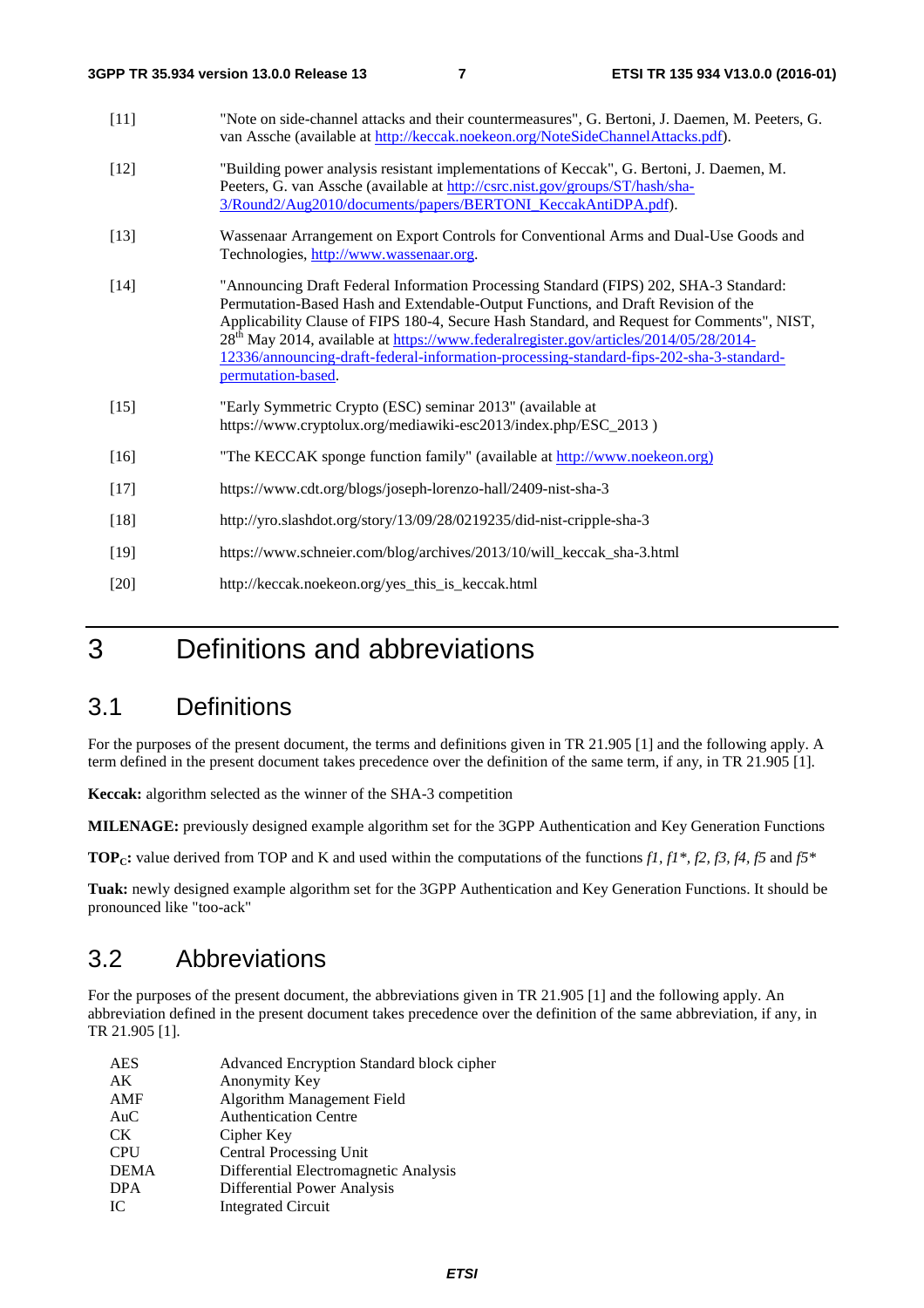| IK            | Integrity Key                                                         |
|---------------|-----------------------------------------------------------------------|
| K             | Long lived subscriber unique key                                      |
| <b>MAC</b>    | Message Authentication Code                                           |
| MAC-A         | MAC for normal authentication vectors                                 |
| MAC-S         | MAC for resynchronization vectors                                     |
| <b>MULTOS</b> | Multi-application smart card operating system                         |
| <b>NIST</b>   | National Institute of Standards and Technology                        |
| NSA.          | <b>National Security Agency</b>                                       |
| <b>NVM</b>    | Non-Volatile Memory                                                   |
| RAM           | <b>Random Access Memory</b>                                           |
| <b>RAND</b>   | Random input parameter to authentication and key generation functions |
| <b>RES</b>    | Response value                                                        |
| <b>RNC</b>    | Radio Network Controller                                              |
| <b>ROM</b>    | Read-Only Memory                                                      |
| SAGE          | Security Algorithms Group of Experts                                  |
| NOTE:         | This is an ETSI Technical Committee.                                  |
| $SHA-2$       | Secure Hash Algorithm already standardized by NIST                    |
| SHA-3         | Secure Hash Algorithm soon to be standardized by NIST                 |
| <b>TOP</b>    | Tuak Operator Variant Algorithm Configuration Field                   |
| <b>SEMA</b>   | Simple Electromagnetic Analysis                                       |
| <b>SIM</b>    | <b>Subscriber Identity Module</b>                                     |
| <b>SPA</b>    | Simple Power Analysis                                                 |
| SQN           | Sequence Number                                                       |
| <b>UICC</b>   | Universal Integrated Circuit Card                                     |
| <b>USIM</b>   | Universal Subscriber Identity Module                                  |
| <b>XMAC</b>   | Expected MAC value                                                    |

# 4 Structure of this report

The main content of the present document is organized as follows:

- Clause 5 and 6 give the requirements and background that were considered during the design of Tuak first recalling the functional and performance requirements that were used for MILENAGE, then noting some differences and additional points that apply for Tuak.
- Clause 7 gives a brief overview of the Tuak design.
- Clause 8 runs through choices made during the design of Tuak, and the reasons behind those choices.
- Clause 9 introduces independent assessments that have been carried out on the security and performance of Tuak. The full independent assessment reports are included as companion documents to this one.
- Clause 10 gives some further observations on software implementation and protection against side channel attacks.
- Clause 11 concludes with an overall assessment of Tuak's fitness for purpose.

Three further documents [8], [9] and [10] complete the present document, as explained in clause 9.

# 5 Background to the design and evaluation work

The 3<sup>rd</sup> Generation Partnership Project (3GPP) is a global initiative dedicated to the development of specifications for the next generations of cellular mobile systems. Integration of strong security services is an important feature of this system and the general security architecture is defined in ref. [2]. The implementation of these security services should be based on a variety of cryptographic functions/algorithms.

Out of the full algorithm suite, only the UMTS encryption algorithms (*f8*) and the UMTS integrity algorithms (*f9*) are fully standardized. *f0* represents a random number generation algorithm, and has no standardization or interoperability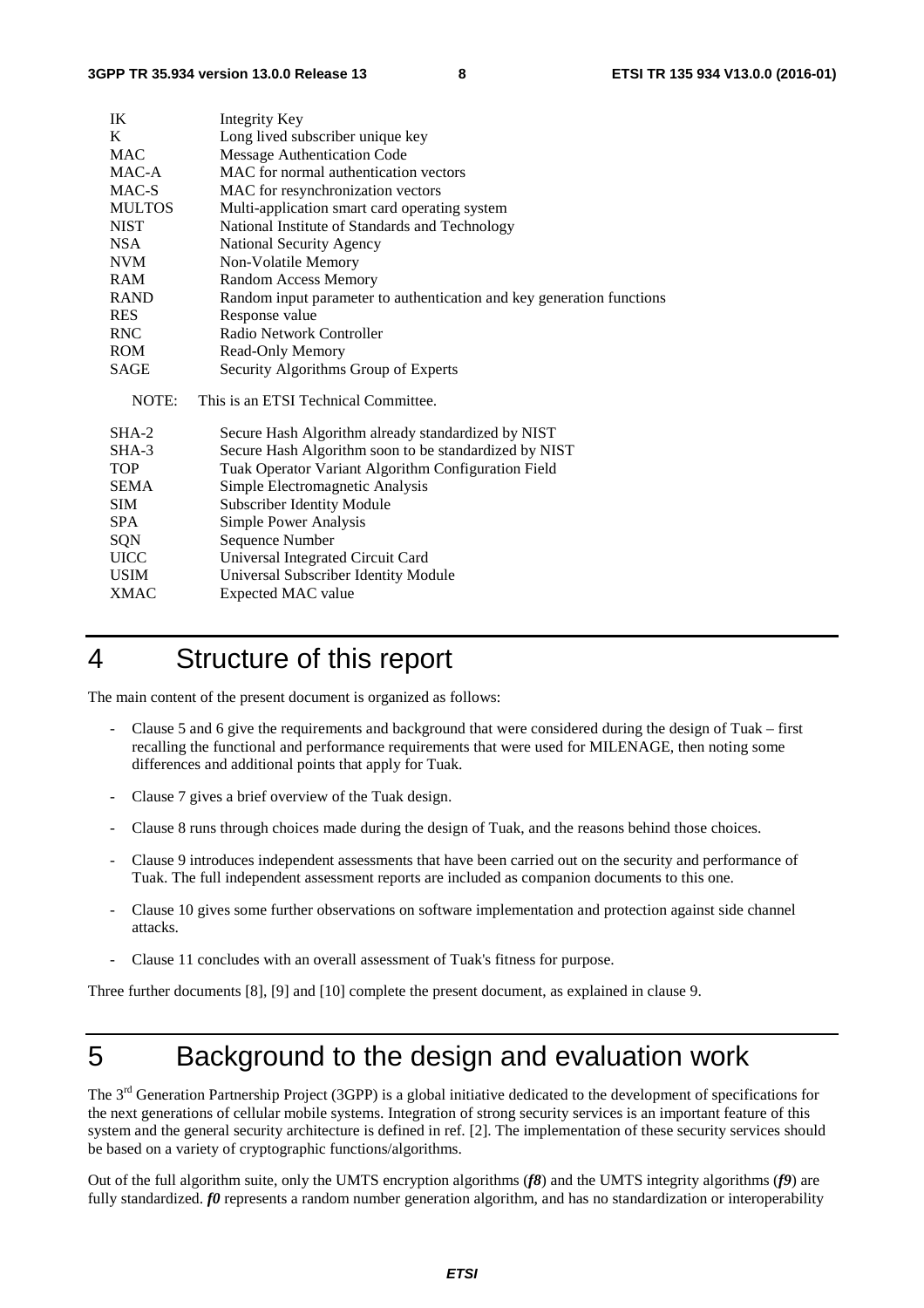requirements at all. The remaining cryptographic functions for authentication and key agreement  $(fI - f5^*)$  are allocated to the Authentication Centre (AuC) and the USIM; this means that the functions are proprietary to the home environment, and there is no need for formal standardization of these algorithms. However, there are good reasons to have a well trusted example set of functions available for this purpose, for use by operators that choose not to develop their own solutions. The MILENAGE algorithm set [4] was created to meet this need.

There are also good reasons to have a second trusted example set of  $(fI - f5^*)$  algorithms available:

- To have a fallback already in place in case MILENAGE is ever compromised.
- In particular, for the embedded UICC, where it may be sensible to have two strong algorithms installed on the platform and available for selection by subsequently loaded USIM applications. This provides choice to operators; it also provides resilience against future cryptanalysis of either algorithm, in devices that may have a long lifetime in the field.

The Tuak algorithm set [5], [6] and [7] has been created to serve as this second trusted example algorithm set.

# 6 Summary of algorithm requirements

### 6.0 Introduction

When MILENAGE was created, the requirements specification was taken from [3]. Clauses 6.1 and 6.2 below reproduce the main requirements necessary to understand the present document. Clause 6.3 describes some new requirements that came into play when designing Tuak.

# 6.1 General requirements for 3GPP cryptographic functions and algorithms (as stated for MILENAGE)

The functions should be designed with a view to their continued use for a period of at least 20 years. Successful attacks with a workload significantly less than exhaustive key search through the effective key space should be impossible.

The designers of above functions should design algorithms to a strength that reflects the above qualitative requirements.

Legal restrictions on the use or export of equipment containing cryptographic functions may prevent the use of such equipment in certain countries.

It is the intention that UE and USIMs that embody such algorithms should be free from restrictions on export or use, in order to allow the free circulation of 3G terminals. Network equipment, including RNC and AuC, may be expected to come under more stringent restrictions. It is the intention that RNC and AuC that embody such algorithms should be exportable under the conditions of the Wassenaar Arrangement, see reference [13].

# 6.2 Authentication and key agreement functions (as stated for MILENAGE)

#### 6.2.0 Introduction

The mechanisms for authentication and key agreement described in clause 6.3 of [2] require the following cryptographic functions:

- *f1* The network authentication function;
- *f1\** The re-synchronization message authentication function;
- *f2* The user authentication function;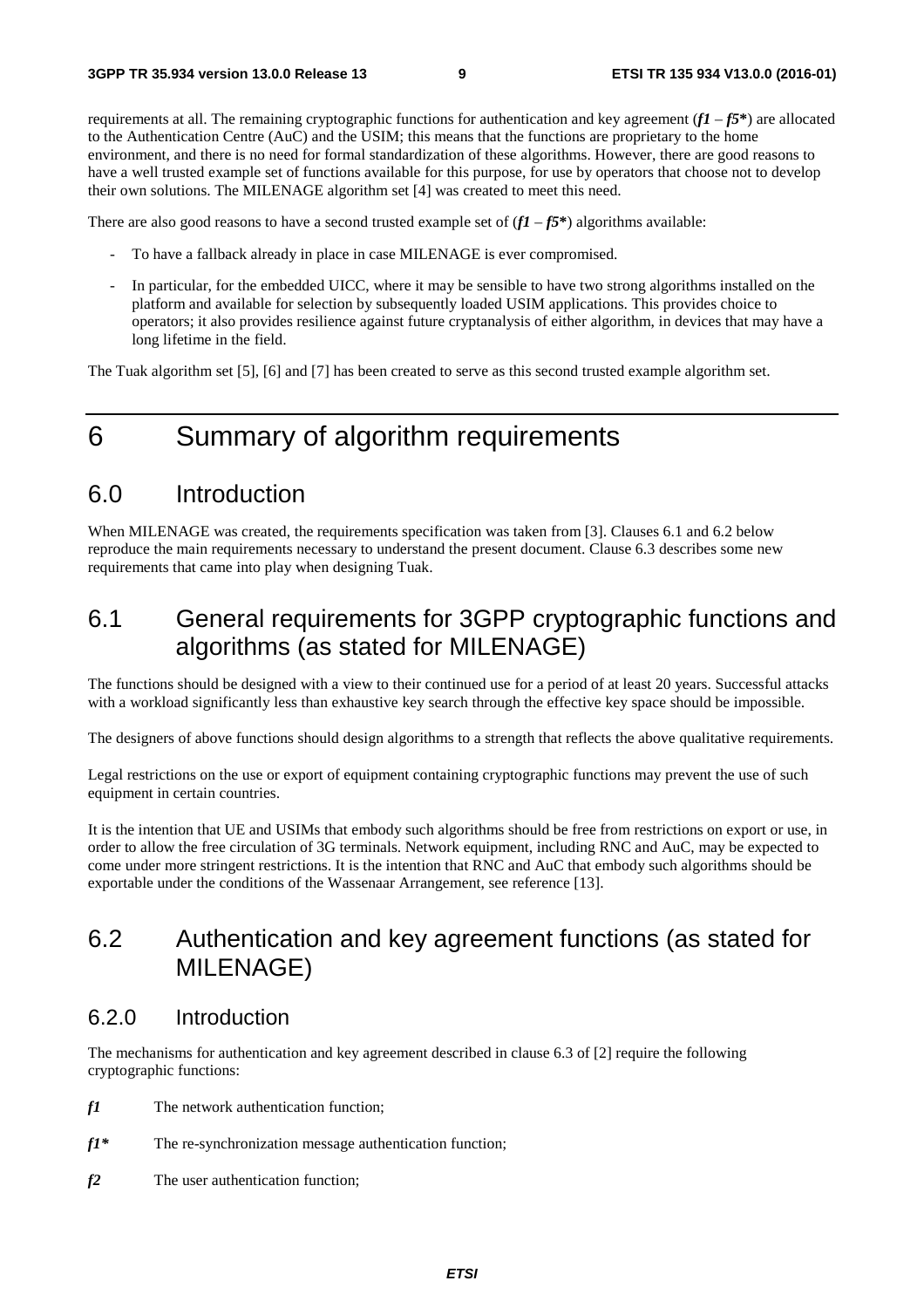- *f3* The cipher key derivation function;
- *f4* The integrity key derivation function;
- *f5* The anonymity key derivation function;
- *f5\** The anonymity key derivation function for re-synchronization.

### 6.2.1 Implementation and operational considerations

The functions *f1*–*f5\** should be designed so that they can be implemented on an IC card equipped with an 8-bit microprocessor running at 3,25 MHz with 8 kbyte ROM and 300 byte RAM and produce AK, XMAC-A, RES, CK and IK in less than 500 ms execution time.

### 6.2.2 Type of algorithm

#### 6.2.2.1 *f1*

*f1*: the network authentication function

#### $f1$ : (K; SQN, RAND, AMF)  $\rightarrow$  MAC-A (or XMAC-A)

*f1* should be a MAC function. In particular, it should be computationally infeasible to derive K from knowledge of RAND, SQN, AMF and MAC-A (or XMAC-A).

#### 6.2.2.2 *f1\**

*f1\**: the re-synchronization message authentication function

 $f1^*$ : (K; SQN, RAND, AMF)  $\rightarrow$  MAC-S (or XMAC-S)

*f1\** should be a MAC function. In particular, it should be computationally infeasible to derive K from knowledge of RAND, SQN, AMF and MAC-S (or XMAC-S).

#### 6.2.2.3 *f2*

*f2*: the user authentication function

 $f2$ : (K; RAND)  $\rightarrow$  RES (or XRES)

*f2* should be a MAC function. In particular, it should be computationally infeasible to derive K from knowledge of RAND and RES (or XRES).

#### 6.2.2.4 *f3*

*f3*: the cipher key derivation function

 $f3:$  (K; RAND)  $\rightarrow$  CK

*f3* should be a key derivation function. In particular, it should be computationally infeasible to derive K from knowledge of RAND and CK.

#### 6.2.2.5 *f4*

*f4*: the integrity key derivation function

 $f4$ : (K; RAND)  $\rightarrow$  IK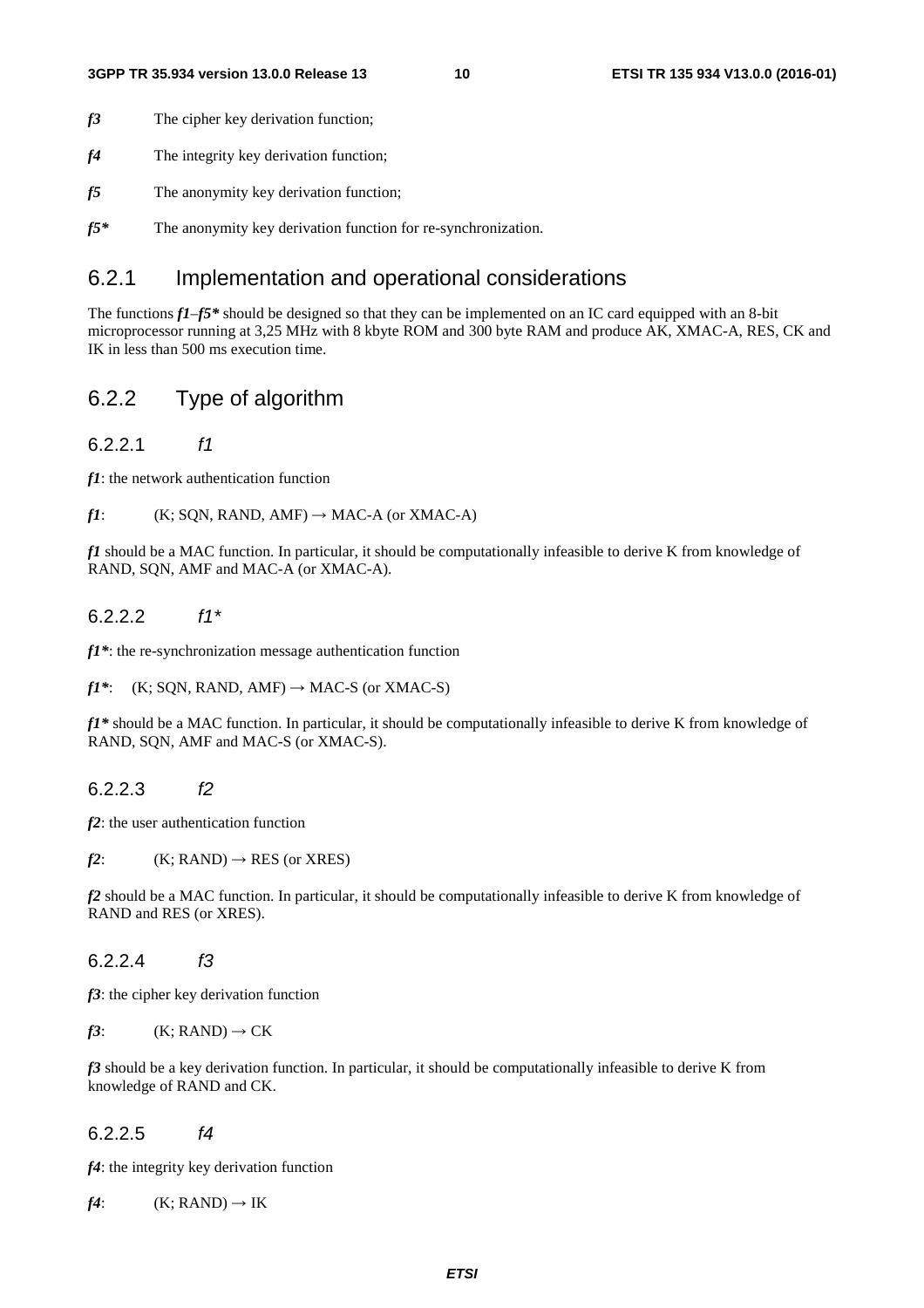*f4* should be a key derivation function. In particular, it should be computationally infeasible to derive K from knowledge of RAND and IK.

6.2.2.6 *f5*

*f5*: the anonymity key derivation function

 $f5:$  (K; RAND)  $\rightarrow$  AK

*f5* should be a key derivation function. In particular, it should be computationally infeasible to derive K from knowledge of RAND and AK.

The use of *f5* is optional.

#### 6.2.2.7 *f5\**

*f5\**: the anonymity key derivation function for re-synchronization

 $f5^*$ : (K; RAND)  $\rightarrow$  AK

*f5\** should be a key derivation function. In particular, it should be computationally infeasible to derive K from knowledge of RAND and AK.

The use of *f5\** is optional.

### 6.3 Tuak-specific requirements

### 6.3.1 Difference from MILENAGE

It is important that this new algorithm should be fundamentally different from MILENAGE, in such a way that any advance in cryptanalysis that impact the security of one algorithm set should be unlikely to impact the security of the other.

#### 6.3.2 256-bit key support

MILENAGE was designed for UMTS, before LTE had been standardized. UMTS supports only a 128-bit K value, but LTE allows K to be either 128 or 256 bits long. It was therefore felt highly desirable for Tuak to accommodate either a 128-bit or a 256-bit K.

#### 6.3.3 Operator customization

MILENAGE allows some customization by each mobile operator. In particular, each operator needs to choose its own value of an "Operator Variant Algorithm Configuration Field" called OP. There are also other constants within the MILENAGE algorithm that can be varied if required. This operator customization serves two main purposes:

- It means that USIMs for different operators are not interchangeable, either through trivial modification of inputs and outputs or by reprogramming of a blank USIM.
- By keeping some algorithm details secret, some attacks (such as side channel attacks like power analysis) become a little harder to carry out.

This operator customization was not a required feature when MILENAGE was being design, but it has been well received by operators. It was therefore felt desirable to include a similar operator customization feature in Tuak.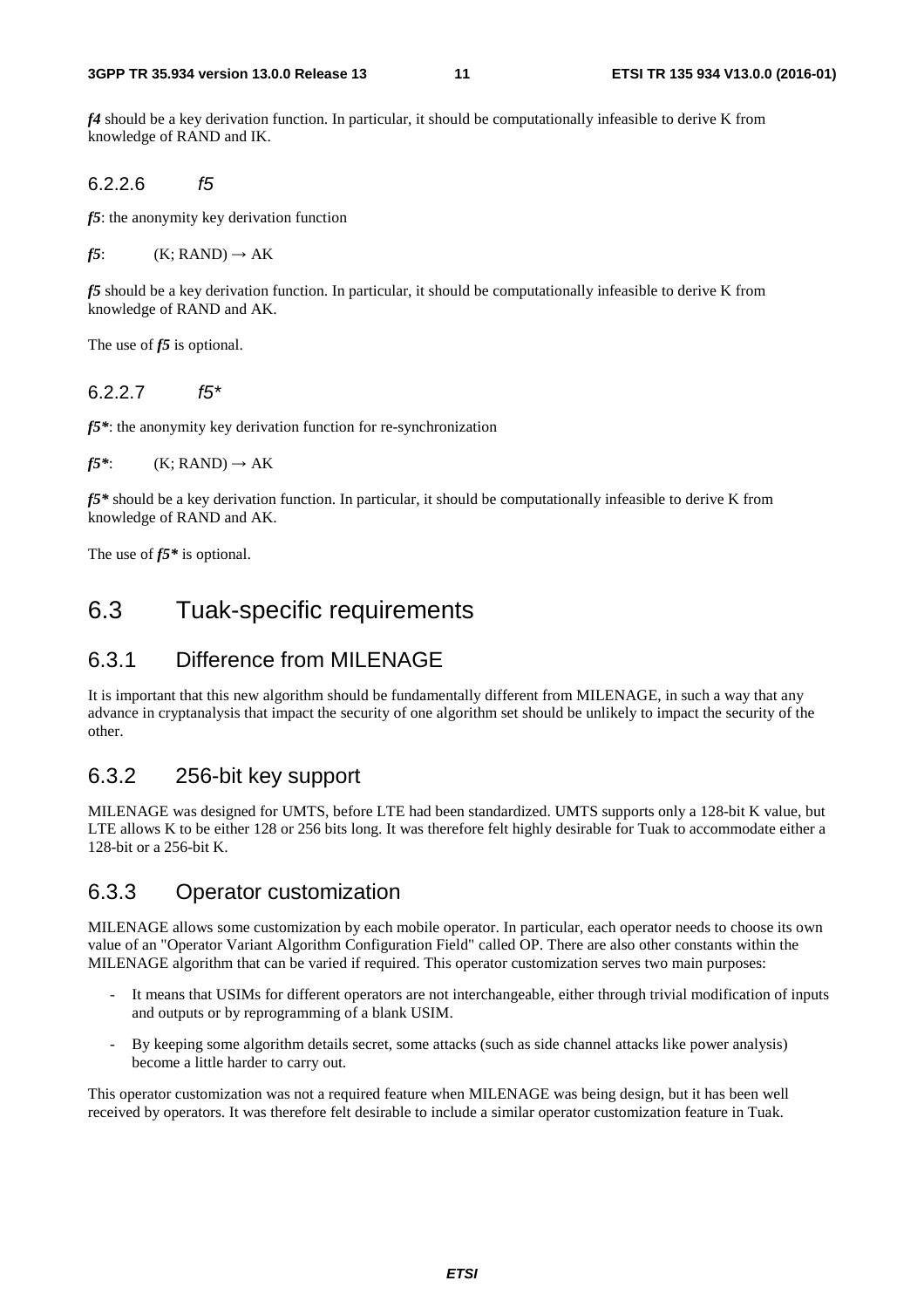### 6.3.4 Implementation and operational considerations

The performance and complexity requirements stated at the time of the MILENAGE design stipulate a maximum run time of 500 ms on "an IC card equipped with an 8-bit microprocessor running at 3,25 MHz with 8 kbyte ROM and 300 byte RAM". As noted in [9], however:

Technology has moved on quite significantly and it might be quite hard to even find a SIM chip that has these minimal capabilities, and indeed many do not have ROM any more. Furthermore the target is a little ambiguous and could be interpreted that if you ran all the functions in sequence each could take 500 ms. It is also not clear how much of the ROM and RAM can be used. A more appropriate and modern target could be:

*"The functions f1–f5* and *f1\** should be designed so that they can be implemented on a midrange microprocessor IC *card (typically 16-bit CPU), occupying no more than 8kbytes nonvolatile-memory (NVM), reserving no more than* 300 bytes of RAM and producing AK, XMACA, RES, CK and IK in less than 500 ms total execution time."

# 7 Overview of the Tuak design

The detailed specifications of the 3GPP Tuak algorithms can be found in [5]. The following diagram illustrates the design of the Tuak algorithms. See clause 8.10 for an explanation of TOP and TOP<sub>C</sub>.

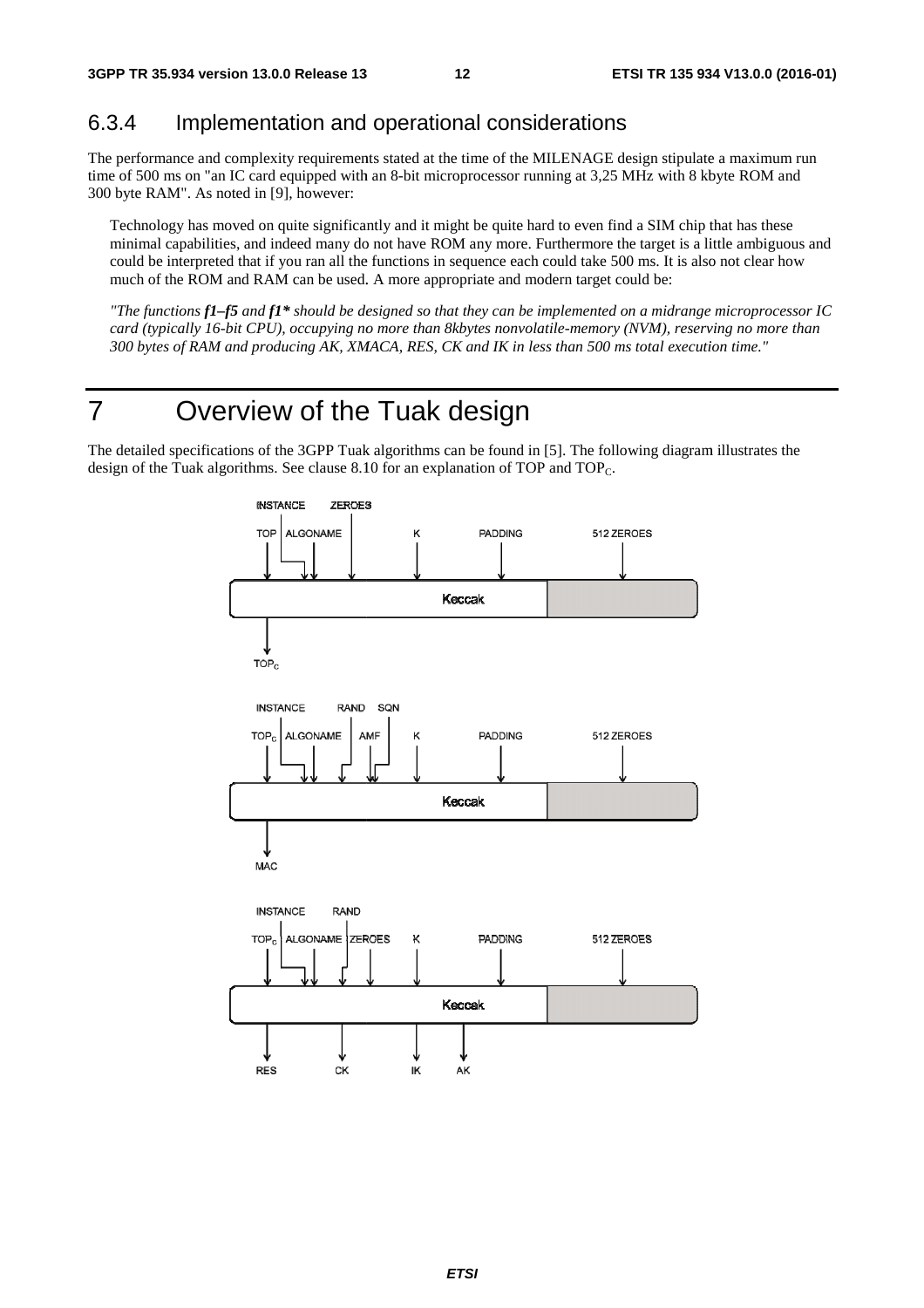#### **Figure 1**

# 8 Design rationale

### 8.0 Introduction

This clause outlines the decision process that led to the Tuak design.

# 8.1 Brand new design, or design based on an existing public algorithm?

For obvious reasons of confidence in the design – both SAGE's confidence and the public's confidence – it was preferable to base the new authentication and key agreement algorithm on a well studied existing public algorithm.

# 8.2 Block cipher, stream cipher, MAC or hash function?

While it is possible in principle to use a public key algorithm as a building block, this would intuitively be a strange choice in a naturally symmetric key context, and a brief analysis indicated only dizadvantages. So in practice it makes sense to take a symmetric key or keyless algorithm as the starting point.

Stream ciphers would be a poor fit here – they typically need a pre-run before output can be extracted, making them expensive for short data sizes, even though they may be very efficient for large quantities of data. And there are no dedicated MAC functions (as opposed to e.g. block ciphers in a MAC mode) with enough public trust. So, realistically, the candidate building blocks are block ciphers or hash functions.

At first glance, block ciphers might seem a more natural starting point, since it might be possible to slot them directly into the MILENAGE framework, in place of AES. But after looking at the obvious choices of well established public domain block ciphers, it appeared that they all had limitations:

- CAMELLIA, SERPENT and ARIA all seem too close to  $AES if$  an advance in cryptanalytic theory threatens AES, it was thought too likely that it would threaten these algorithms too. One of SAGE's fundamental design goals was to avoid this.
- IDEA, SEED and TEA / XTEA don't support a 256-bit key. Accommodating a 256-bit key was considered desirable, since LTE allows that.
- CAST, CLEFIA and RC6 seemed to be encumbered with IPR. SAGE preferred to choose a building block that was open for public use without IPR considerations.
- BLOWFISH and TWOFISH use key dependent S-boxes, which SAGE felt were likely to add implementation or computational overheads.
- MARS was felt by many commentators during the AES competition not to be well suited for smart card implementation.

Note that there is no need for any decryption process as part of the authentication and key agreement algorithm. A oneway function, such as a hash function, is fine for this purpose.

So SAGE determined on a hash function as the best type of building block to use.

# 8.3 Which hash function?

The ideal starting point would be a hash function that was well studied, reasonably efficient, and appeared to have a good security margin. When SAGE began the design process, the SHA-3 competition was still under way, with five finalists selected (BLAKE, Grøstl, JH, Keccak and Skein); the other natural candidate was SHA-2. Grøstl was quickly dismissed as being too close to AES. Once Keccak was selected as the SHA-3 winner, however, it would have been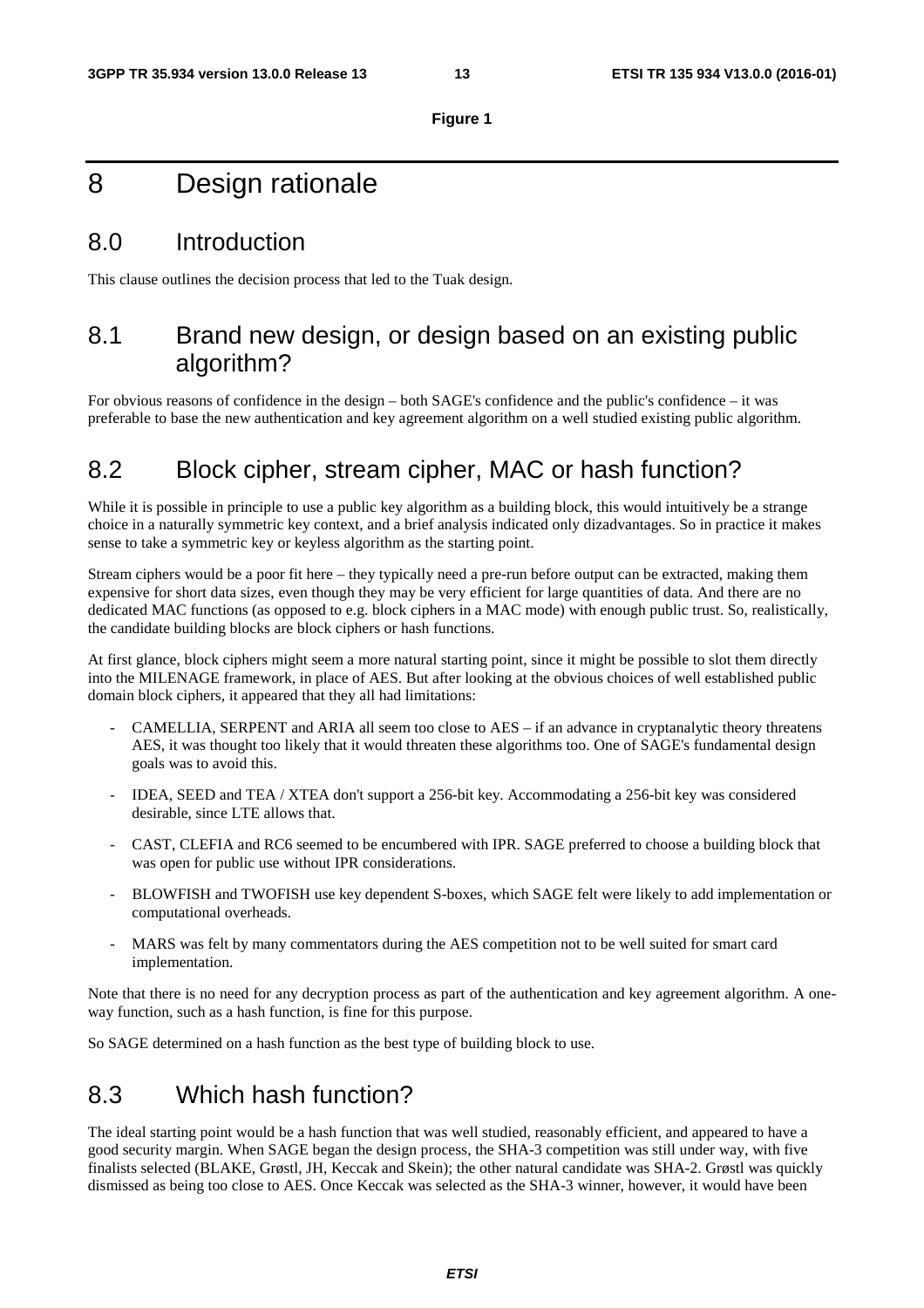perverse to choose any of the other SHA-3 finalists without a clear reason to do so, and there was no such clear reason – Keccak seemed an excellent candidate for our purposes. So, SAGE's choice was between Keccak and SHA-2.

Either of Keccak or SHA-2 would have been a good choice for the core building block. Referring back to the reasons above for rejecting various block ciphers, it was noted that both Keccak and SHA-2 are very different from AES in their designs; can easily accommodate a 256-bit key; are believed to be free of restrictive IPR; and could be reasonably compact and efficient on smartcard platforms. There were arguments in favour of each:

- SHA-2 had been in the public eye for longer. However, Keccak was more intensively scrutinised during the SHA-3 competition.
- More implementations were available for SHA-2.
- Keccak could become a particular focus for attack after being announced as the SHA-3 winner.
- Keccak's recommended MAC construction is simpler and more efficient than the HMAC construction that would normally be used to create a MAC from SHA-2. (Simpler MAC constructions are possible for SHA-2, and would in practice be fine for our purposes … but would be less well trusted than HMAC.)
- There were already publications showing how to realize Keccak in a way that protects against side channel attacks, with a modest implementation overhead. Protecting SHA-2 against side channel attacks seemed less straightforward, and the complexity of doing so less clear. Side channel attacks are of course very important for USIM-based authentication and key agreement algorithms. Clause 9 gives more information about this subject.
- Although both SHA-2 and Keccak currently seem to have a good security margin, the design philosophy and security arguments for Keccak are significantly clearer.
- The large input and output size of the Keccak permutation allow a very simple, one-round construction.

The SAGE chairman took the opportunity to canvas the opinion of a number of eminent symmetric cryptography specialists, at the Early Symmetric Crypto conference [15]. A substantial majority expressed a preference for Keccak as the more robust choice with the sounder security justification (and that is true even excluding the Keccak designers who were there.).

### 8.4 What sort of Keccak function to use

Keccak is a family of "cryptographic sponge functions" [16]. Each instance of Keccak has a particular permutation at its core. The SHA-3 submission takes a particular permutation from this family, and proposes a hash function based on the sponge paradigm.

SAGE could have waited for the SHA-3 standard to be published, and used SHA-3 in its entirety as a building block for Tuak. There might have been some advantage in doing so, in terms of public trust in the design. This would have entailed a long delay, however: NIST did not publish their draft SHA-3 standard until May 2014 [14], with public comments invited until August 2014, and the final standard to appear some time later. Moreover, using the exact input/output interface of SHA-3 would probably make the design significantly more complicated than it needed to be. SAGE decided instead to base our design on the Keccak sponge function, which in practice is what provides all the security assurance for SHA-3.

### 8.5 Keccak parameter selection

Keccak permutations are available in seven different sizes, operating on blocks of 25, 50, 100, 200, 400, 800 or 1600 bits. For the sizes of input and output parameters needed for Tuak, 800-bit or 1600-bit block sizes were the only two worthy of consideration.

Once a block size B is chosen, there are two further parameters in the choice of Keccak function, called the rate R and the capacity C, with the constraint that  $R + C = B$ . The capacity C is a security parameter: to achieve 256-bit security against all attacks (reflecting the maximum subscriber key size of 256 bits in LTE), it is necessary to choose a capacity of at least  $2 \times 256 = 512$ . The rate R indicates how many bits of input can be fed into each instance of the permutation, and how many bits of output can be extracted from each instance of the permutation.

With a 1600-bit block size B, the rate R can be up to  $1600 - 512 = 1088$  bits; this is easily enough to accommodate all the inputs and outputs of each Tuak function in a single Keccak permutation instance. With an 800-bit block size B,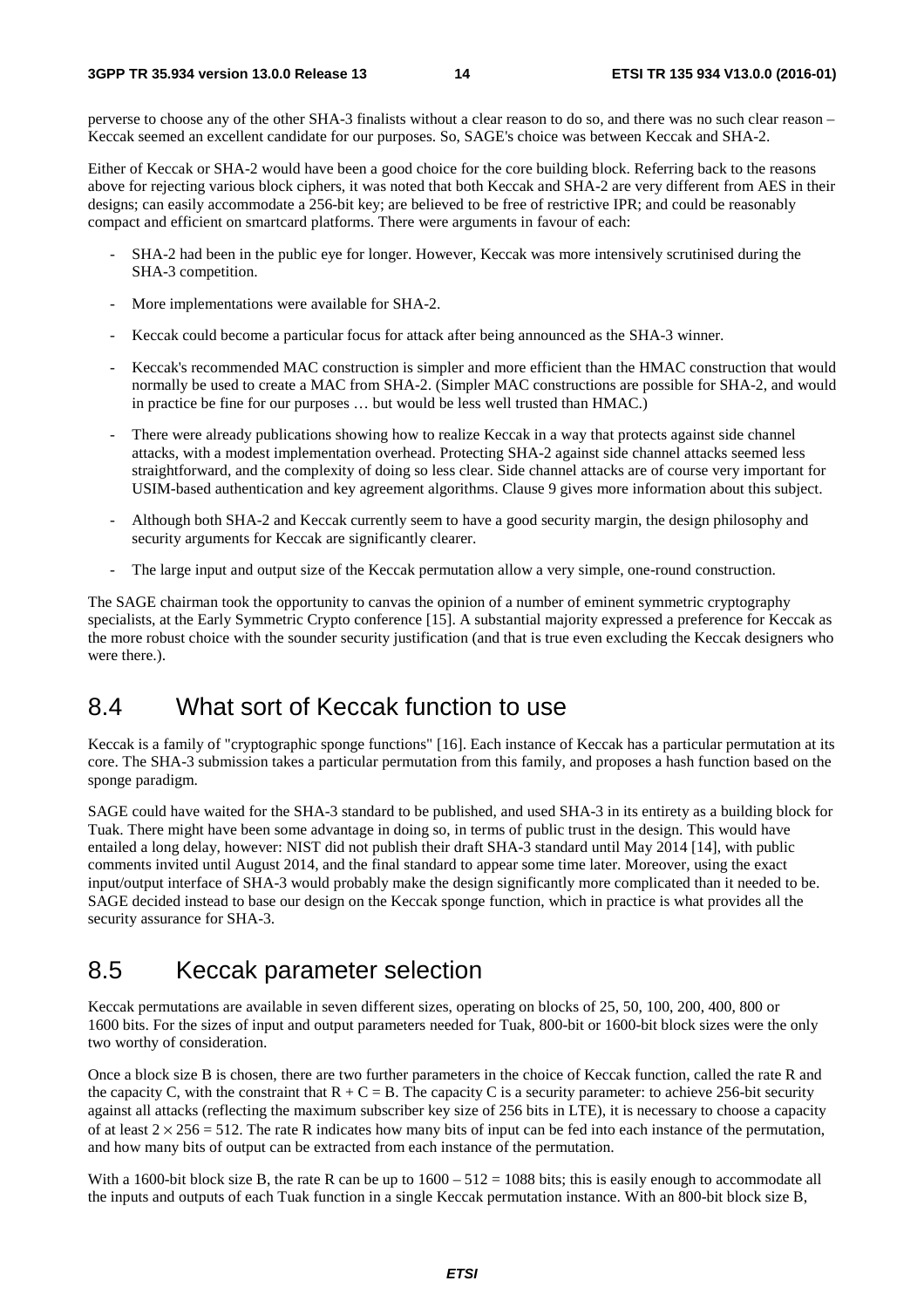however, the rate R can be at most  $800 - 512 = 288$  bits; this would mean that several Keccak permutation iterations would be needed to accommodate all the required inputs and outputs. So, while the 800-bit block size might naïvely seem more efficient than the 1600-bit size, in practice this would not be the case.

Another clear argument in favour of the 1600-bit permutation block size is that this is what will be used in SHA-3. Choosing a smaller block size would risk unfavourable comparison with SHA-3, and a public impression that Tuak was not as secure as it could have been. It is also true that using the same block size as SHA-3 makes it more likely that implementations developed for the NIST standards can be largely reused for Tuak.

For these reasons SAGE selected the 1600-bit permutation size for Keccak. Being able to accommodate all inputs and outputs in a single Keccak permutation allows a rather simpler construction than was necessary for MILENAGE, where the basic building block was a 128-bit block cipher.

The largest set of inputs or outputs that one might want to deal with in a single Tuak function was 816 bits in total, implying that a rate  $R \geq 816$  should be chosen for greatest efficiency. SAGE could, therefore, have chosen C up to 784. After a brief discussion with the Keccak design team (who were very helpful and responsive throughout our design process), SAGE decided to choose  $C = 512$ , for close alignment with the forthcoming NIST standards. Setting  $C = 512$ means that the "rightmost" 512 input bits of each 1600-bit Keccak input block are always set to zero, and that no Tuak output bits are ever extracted from the "rightmost" 512 bits of the 1600-bit Keccak permutation output. (See figure 1 in clause 7.)

However, it can be argued that in practice Tuak has an effective capacity of at least 768 bits – see clause 3.2 of the Tuak algorithm specification [5].

### 8.6 Security evaluation of Keccak

#### 8.6.0 Introduction

Obviously, a very intensive public expert evaluation of Keccak took place during the SHA-3 competition – there is no need to quote from this in detail here. SAGE's job as Tuak designers was to make sure that Tuak benefited from the security of Keccak, and the expert and general public confidence in Keccak, with good efficiency and to provide the required functionality.

### 8.6.1 What about the internet stories about NIST weakening SHA-3?

There were suggestions from some quarters in 2013 that NIST (maybe under influence from NSA) were deliberately weakening SHA-3 (or, as some people carelessly wrote, deliberately weakened Keccak). See for example [17], [18] and [19].

SAGE always felt that these "reduced security" concerns were unjustified. One may refer also to the Keccak team's own response in [20]. Here they made it clear:

- Firstly, that NIST have made no changes at all to Keccak itself, which remains exactly as the Keccak team designed it.
- Secondly, that what NIST were doing was to propose choices of the parameters C and R (capacity and rate, as mentioned above) that give either a very strong or an extremely strong level of security, while not unnecessarily hampering performance; and that these proposed choices are all part of the original Keccak family proposal, again with no changes at all.
- Thirdly: although it's true that the original SHA-3 submission used a larger value for the capacity C, this was done to meet an originally stated but frankly rather meaningless security target – namely, the target of 512-bit pre-image resistance for the 512-bit hash function. Conventional 512-bit hash function designs like SHA-512 do naturally achieve this target (unless "broken") – which is probably why it was stated as a requirement in the original NIST call for submissions – but the sponge function design approach used by Keccak does not. Instead, a capacity of C bits leads to a security level of C/2 bits against all attacks, so C=512 implies a security level of 256 bits against all attacks, including 256-bit pre-image resistance. NIST recognized – and the Keccak team themselves repeatedly argued – that 256-bit pre-image resistance is strong enough for all purposes, and that setting C any higher than 512 just reduces performance without serving any real purpose.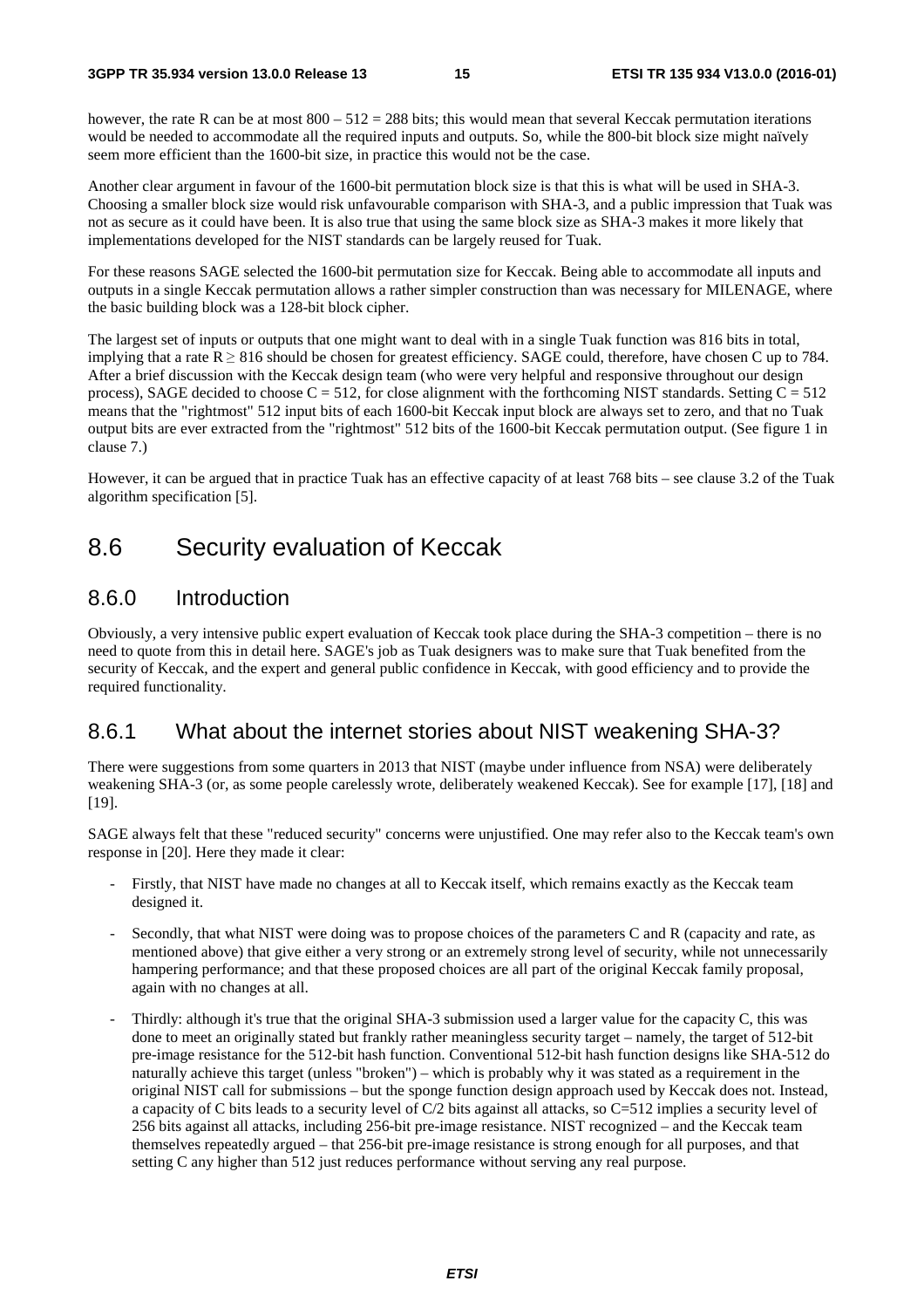However, public confidence is very important. And as it turned out, NIST decided in the end that in the interests of public confidence it was necessary to revert to the original (less efficient but ostensibly more secure) capacity value. So the draft SHA-3 standard [14] uses the original higher capacity value, exactly as in the original Keccak proposal for SHA-3, and there is no longer any plausible reason to suspect any intentional weakness.

### 8.7 A note on IPR

#### 8.7.1 Keccak IPR

Submitters to the SHA-3 competition signed a statement that, amongst other text, promised: "*Should my submission be selected for SHA-3, I hereby agree not to place any restrictions on the use of the algorithm, intending it to be available on a worldwide, non-exclusive, royalty-free basis.*"

#### 8.7.2 Tuak IPR

SAGE is not aware of any IPR relating to the construction of Tuak from the Keccak sponge function core.

### 8.8 Padding bits

As well as the 3GPP-specified input fields, and the 512 zero bits dictated by the choice of capacity explained in clause 8.5, it is necessary to make up the 1600-bit input block to the Keccak permutation by including padding bits. (Note that these should be fixed padding bits, the same at the Authentication Centre end and the USIM end – one cannot use random padding bits here.) The choice of padding bits has little effect on security in this context. Again following discussion with the Keccak designers, SAGE chose padding bits that were expected to align with NIST's, to give the best possible chance that implementations developed for the NIST standards could be reused as much as possible for Tuak.

The publication by NIST of the draft SHA-3 standard [14] is encouraging in this regard – see clause 10.2.

# 8.9 Flexible input and output sizes

As already mentioned, it was desirable to accommodate the 256-bit subscriber key option in LTE (which is not yet widely used, but could become more popular in future). But also, bearing this 256-bit security level in mind, it was felt that it was prudent also to allow for some possible future increases in the sizes of other 3GPP security parameters, such as the cipher key CK, the integrity key IK and the Message Authentication Codes. This was a nice-to-have, not a hard requirement on the Tuak design, but since 1600-bit Keccak can accommodate these extensions with no loss of efficiency, they were included as options in Tuak. There is no immediate expectation that other 3GPP standards will incorporate these extended security parameter sizes, and indeed it may never happen – but the option is there if required.

# 8.10 Operator customization

Clause 6.3.3 explains how MILENAGE allows some customization by each mobile operator, and the benefits that this brings. In MILENAGE, each operator needs to choose its own value of an "Operator Variant Algorithm Configuration Field" called OP. In similar vein, Tuak includes an Operator Variant Algorithm Configuration Field, this time called TOP.

MILENAGE also included a feature whereby an intermediate value OP<sub>C</sub> is derived from OP and the secret key K, and it is sufficient for the SIM card to be programmed with  $OP<sub>C</sub>$  rather than with OP itself. This means that an attacker who is able to extract  $OP_C$  from one card does not learn OP or  $OP_C$  for other cards. An equivalent feature was included for Tuak, with a value (called  $TOP_C$  in the case of Tuak) being derived from TOP and K, in such a way that a SIM card can include only  $TOP_C$ , and  $TOP$  itself need never appear on a SIM.

The algorithm specification [5] also describes a very straightforward way in which Tuak could be modified to provide a higher security margin if ever required (if, say, some unexpected cryptanalysis emerged against Keccak), by performing multiple iterations of the Keccak sponge function instead of just one. At the moment, though, Keccak is widely agreed to have a very high security margin, and it is considered unlikely that this further-strengthened version will be needed.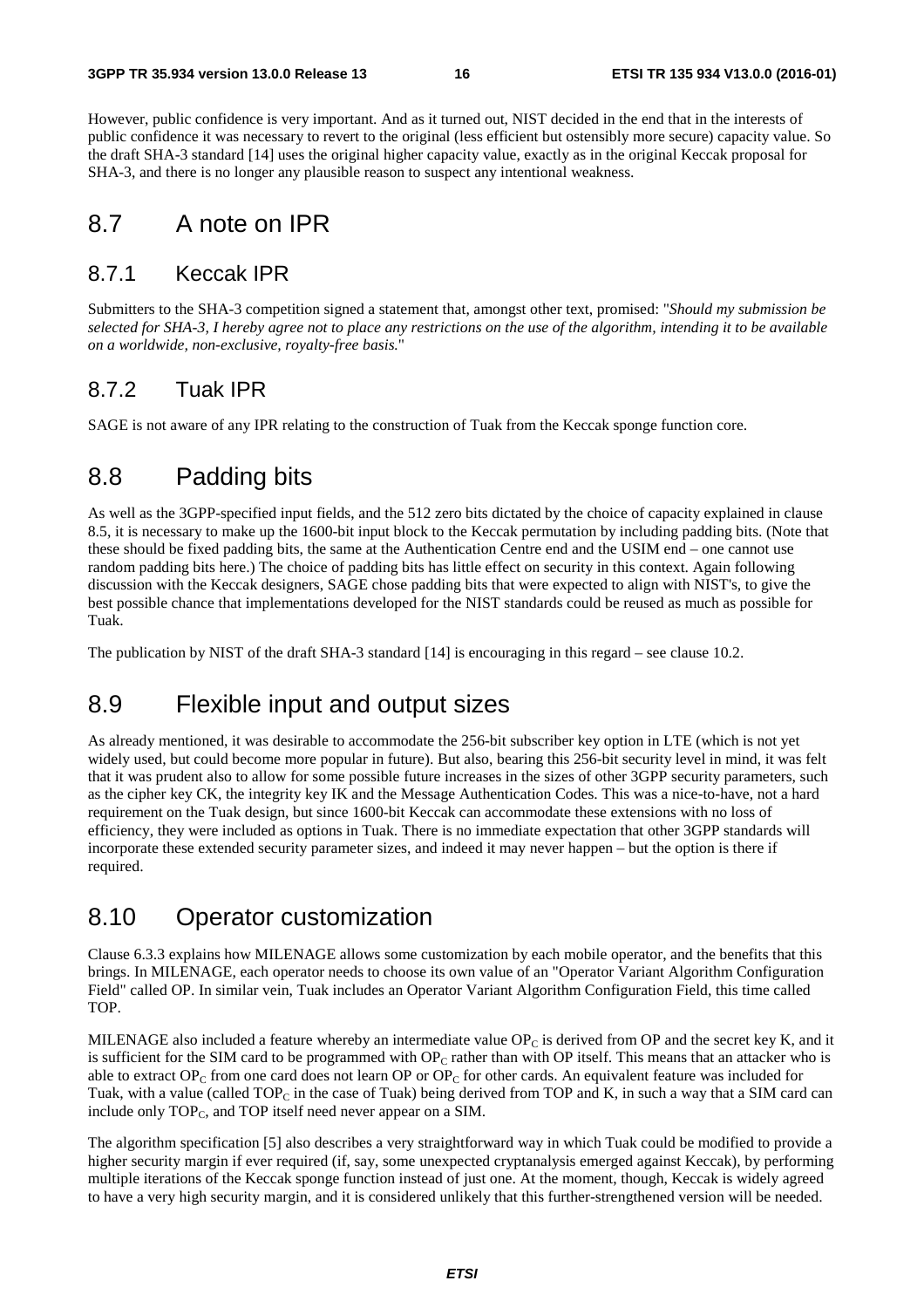# 9 Independent security and performance evaluation

### 9.0 Introduction

Independent expert analysis has been carried out on both the security and the SIM card performance of Tuak.

### 9.1 Independent security evaluation

A team at the University of Waterloo, led by Professor Guang Gong, carried out an independent assessment of the security of Tuak. Their extensive report [8] is included as an accompanying document to this one.

This report considers known cryptanalytic attacks, as well as a new type of attack, and concludes that the Tuak algorithms appear to resist each of these attacks. It also provides a security proof, showing that any weakness in Tuak would translate to a weakness in Keccak.

The conclusion is that "the algorithms in Tuak perfectly inherit the good security performance from Keccak and it can be used with confidence as message authentication functions and key derivation function".

# 9.2 Independent SIM card performance evaluation

An independent assessment of Tuak's performance and implementation complexity on SIM card platforms was carried out by the Smart Card Centre at Royal Holloway University of London. The resulting report [9] is again included as an accompanying document to this one.

The report concludes that:

- If Tuak is implemented as native code, the speed and performance goals can be met very comfortably, without the need for a crypto coprocessor, including on a low-end platform (16-bit or even 8-bit).
- Native code implementation does appear to be necessary to achieve the performance targets an implementation on MULTOS cards was a lot slower.
- Although the study could not include a deep assessment of side channel attack resistance, there appears to be plenty of performance overhead available to allow for software protection measures to be included, if the platform itself does not give enough protection. Some brief notes are included about timing attacks, and it seems that a careful native code implementation should be able to protect against timing attacks without too much trouble (side channel attacks are explored a bit further in clause 9).

An extension to the above report was also produced by the same author. The extension report [10] is again included as an accompanying document to this one.The extension report:

- Confirms that, using older, more resource limited smart card platforms than were used in the study for [9], it is still possible to meet the Tuak speed and performance goals in native code, without the need for a crypto coprocessor.
- Describes initial investigations into possible side channel data leakage from an implementation with no software protection.
- Indicates (tentatively) that, with the possible exception of cards using certain chips that claim innovative hardware defences against side-channel and fault attacks, it is likely that smart card/chips will require some protection against side channel data leakage in the software implementation of Tuak.
- Confirms that there should be a performance overhead available to accommodate such software protection measures, with an efficient implementation of Tuak.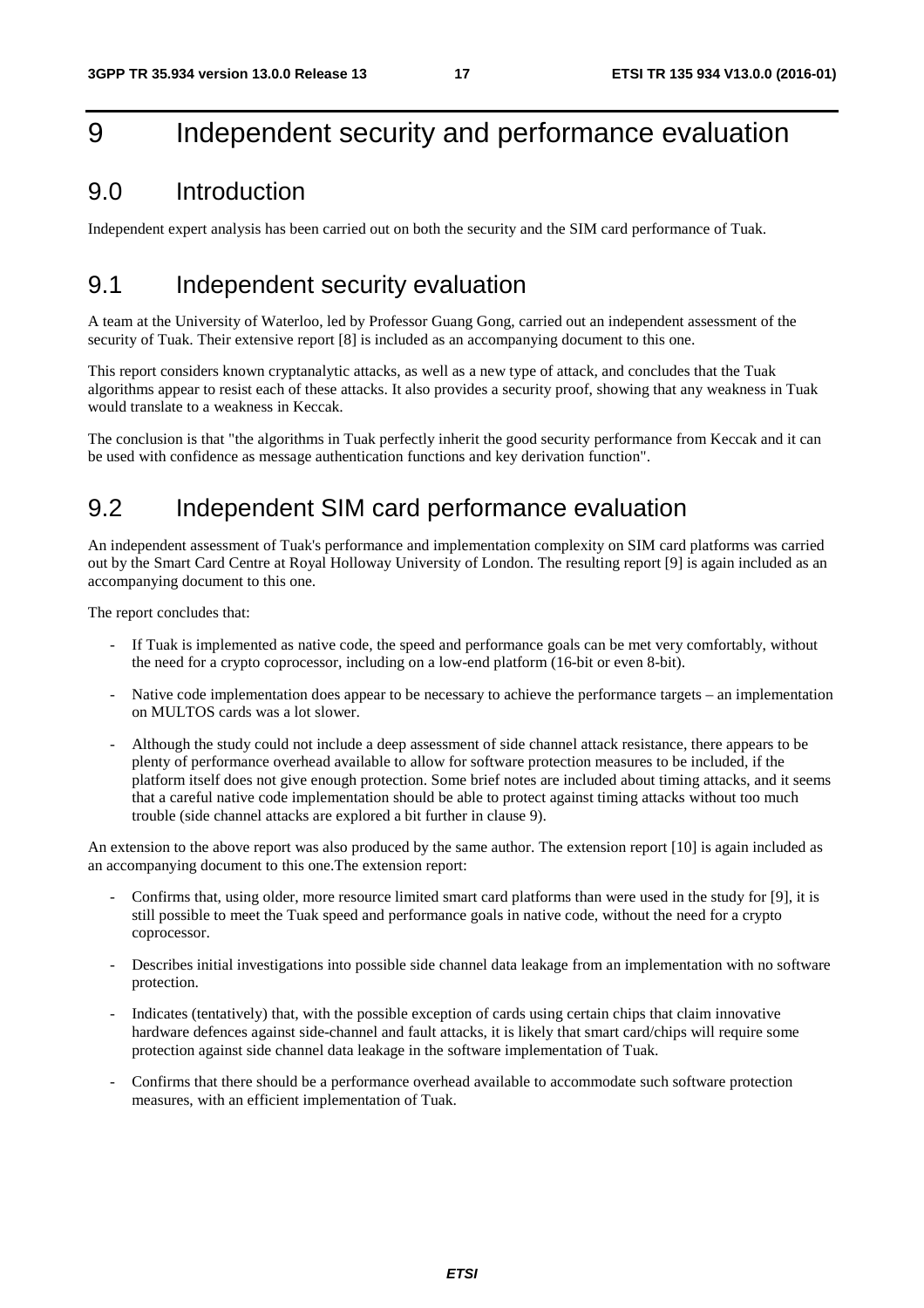# 10 More notes on implementation and side channel attacks

### 10.1 Protecting implementations against side channel attacks

Some consideration of side channel attacks was given in [9] and [10] – see clause 9.2.

Research results also exist concerning how Keccak implementations can be protected against side channel attacks, and these results are directly useful for Tuak implementations too.

[11] considers power attacks – Simple Power Analysis (SPA) and Differential Power Analysis (DPA), including higher order DPA – and electromagnetic radiation attacks – Simple Electromagnetic Analysis (SEMA) and Differential Electromagnetic Analysis (DEMA), including higher order DEMA. Although the paper isn't exclusively about Keccak, Keccak is given particular attention, and the indications are that protecting an implementation, particularly in software, can be reasonably straightforward and efficient.

[12] gives further consideration to power analysis, and shows how implementations of Keccak in either hardware or software can be efficiently protected.

It was already noted in clause 9.2 that protection against "standard" timing attacks seems fairly straightforward. Keccak implementations do not naturally make use of large table lookups, so cache timing attacks should not be a concern.

### 10.2 Software implementation and the NIST SHA-3 standard

When the Tuak design was finalized, NIST had selected Keccak as the winner of the SHA-3 competition, but the SHA-3 standard had not been published. SAGE liaised closely with the Keccak design team, to understand what the forthcoming NIST standard was likely to include, and to align the Tuak specification with the anticipated SHA-3 standard as far as possible.

At the time of writing this design and evaluation report, NIST has now published a *draft* SHA-3 standard, together with a request for comments. If this draft standard remains unchanged, then the alignment of Tuak will be very good. In particular, as well as drop-in replacements for the current SHA-2 hash family, the draft NIST standard includes two "Extendable-Output Functions" SHAKE-128 and SHAKE-256, which allow for variable-size outputs. All of the padding and formatting lines up perfectly for us, so that the Tuak functions can all be defined very straightforwardly in terms of SHAKE-256; thus a Tuak implementation could directly and quickly be built from a SHAKE-256 implementation.

# 11 Conclusions

Keccak was selected as the winner of the SHA-3 computation after several years of intense scrutiny by the world's cryptographic community. It is widely agreed by this expert community to have a very clear and well thought out security design, and a very high margin of security. The Tuak design makes direct and straightforward use of Keccak, and clearly inherits Keccak's security benefits. Tuak uses a very strong choice of parameters from the Keccak function family, in line with what is now expected to be standardized by NIST. SAGE consulted with the Keccak design team several times, including sharing its proposed final design with them, giving extra assurance that Tuak (a) in no way fail to capture the security benefits of Keccak and (b) aligns with likely SHA-3-related implementations of Keccak as far as possible. Independent security assessment reinforces this position.

Implementation and performance aspects (including side channel attack resistance) seem comfortable too, based on independent assessment of Tuak and published research on Keccak.

In summary, SAGE believes that Tuak meets its targets of security, performance, and resilience as a complement to MILENAGE.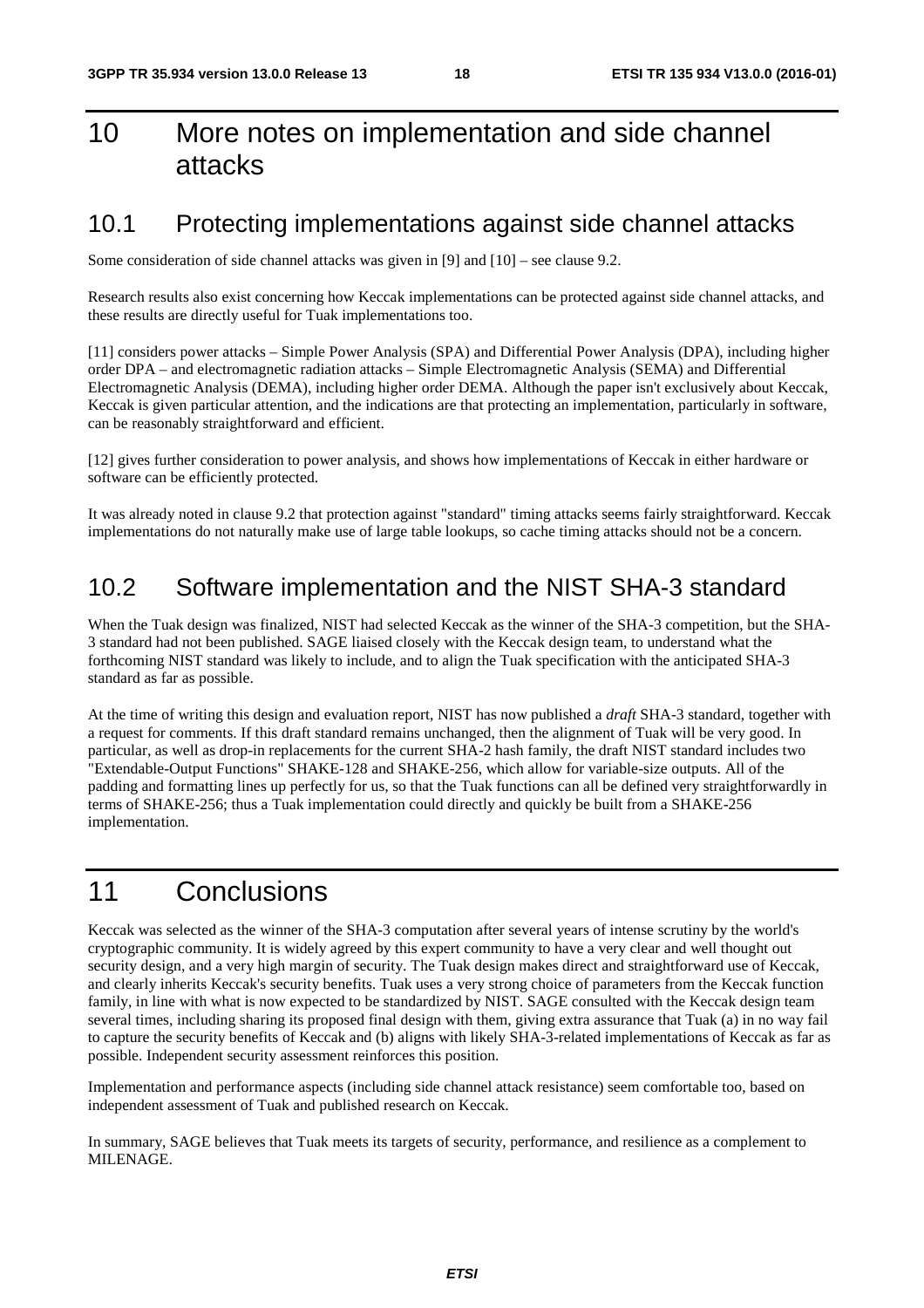# Annex A: Change history

| <b>Change history</b> |       |                 |  |                                      |            |            |
|-----------------------|-------|-----------------|--|--------------------------------------|------------|------------|
| <b>Date</b>           | TSG#  | TSG Doc. CR Rev |  | Subject/Comment                      | <b>Old</b> | <b>New</b> |
| Nov<br>2014           |       |                 |  | <b>First TR version</b>              |            | 0.1.0      |
| Dec<br>2014           | SA#66 | SP-<br>140816   |  | Version for information and approval | 0.1.0      | 1.0.0      |
|                       |       |                 |  | Version after approval               | 1.0.0      | 12.0.0     |
| Jan<br>2016           | SA#70 |                 |  | Upgrade to Rel-13 (MCC)              | 12.0.0     | 13.0.0     |